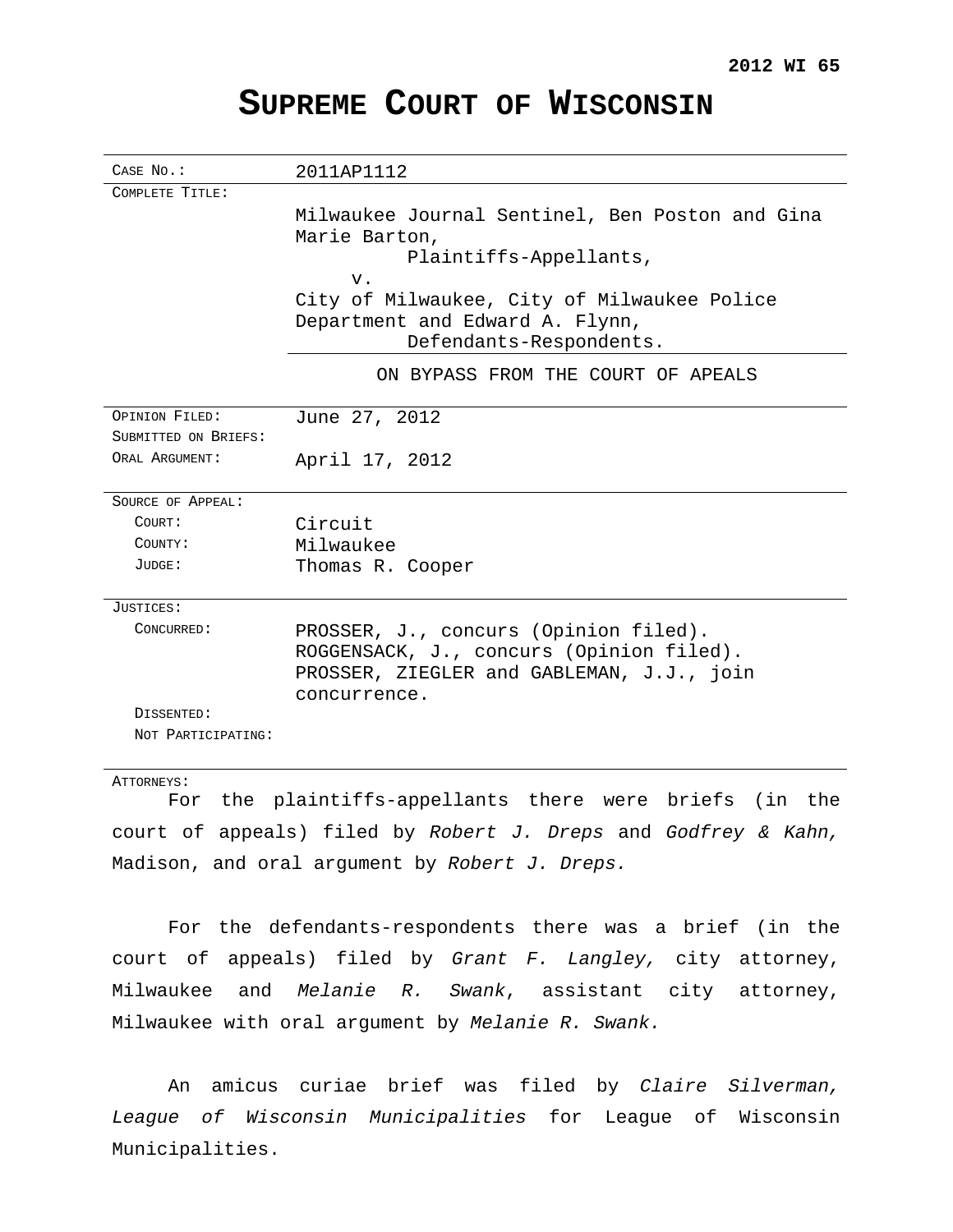An amicus curiae brief was filed by Carrie Benedon, assistant attorney general for Wisconsin Department of Justice, with whom on the brief was  $J.B.$  Van Hollen, attorney general, and the cause was argued by Carrie Benedon.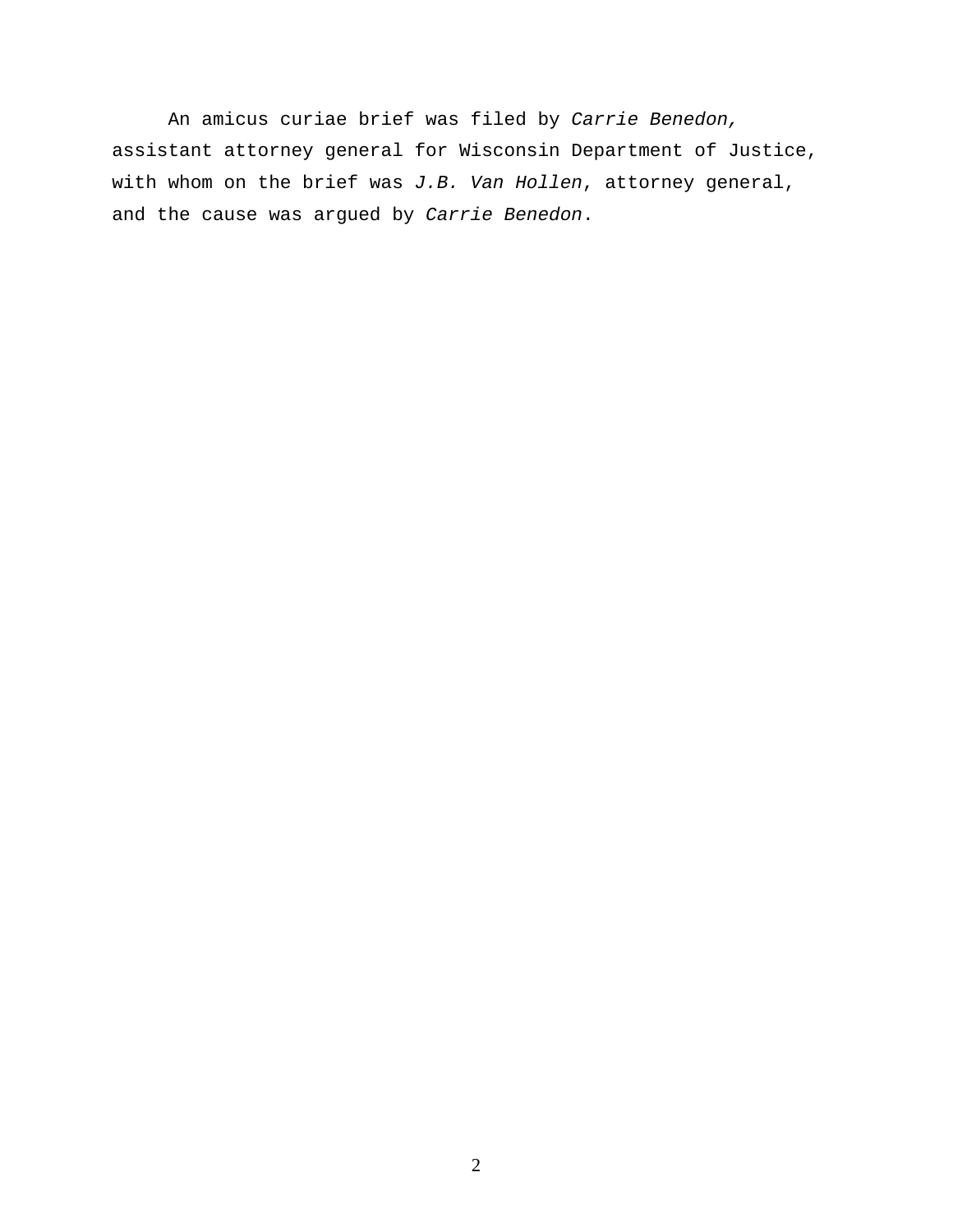## **2012 WI 65**

#### NOTICE

**This opinion is subject to further editing and modification. The final version will appear in the bound volume of the official reports.**

No. 2011AP1112 (L.C. No. 2010CV15395)

STATE OF WISCONSIN THE RESERVE STATE OF WISCONSIN STATE OF THE SUPREME COURT

**Milwaukee Journal Sentinel, Ben Poston and Gina Marie Barton,**

**Plaintiffs-Appellants,**

#### **v.**

**City of Milwaukee, City of Milwaukee Police Department and Edward A. Flynn,**

**Defendants-Respondents.**

# **FILED**

# **JUN 27, 2012**

Diane M. Fremgen Clerk of Supreme Court

APPEAL of an order of the Circuit Court for Milwaukee County, Thomas R. Cooper, Judge. Reversed and cause remanded.

¶1 SHIRLEY S. ABRAHAMSON, C.J. Once again this court is asked to interpret the Wisconsin Public Records Law, Wis. Stat.  $\S$ § 19.31-.39 (2009-10).<sup>1</sup> The issue presented is whether an authority $^2$  may impose a fee on a requester of a public record for

 $1$  All subsequent references to the Wisconsin Statutes are to the 2009-10 version, unless otherwise indicated.

 $2$  The word "authority" is defined in Wis. Stat. § 19.32(1) as follows: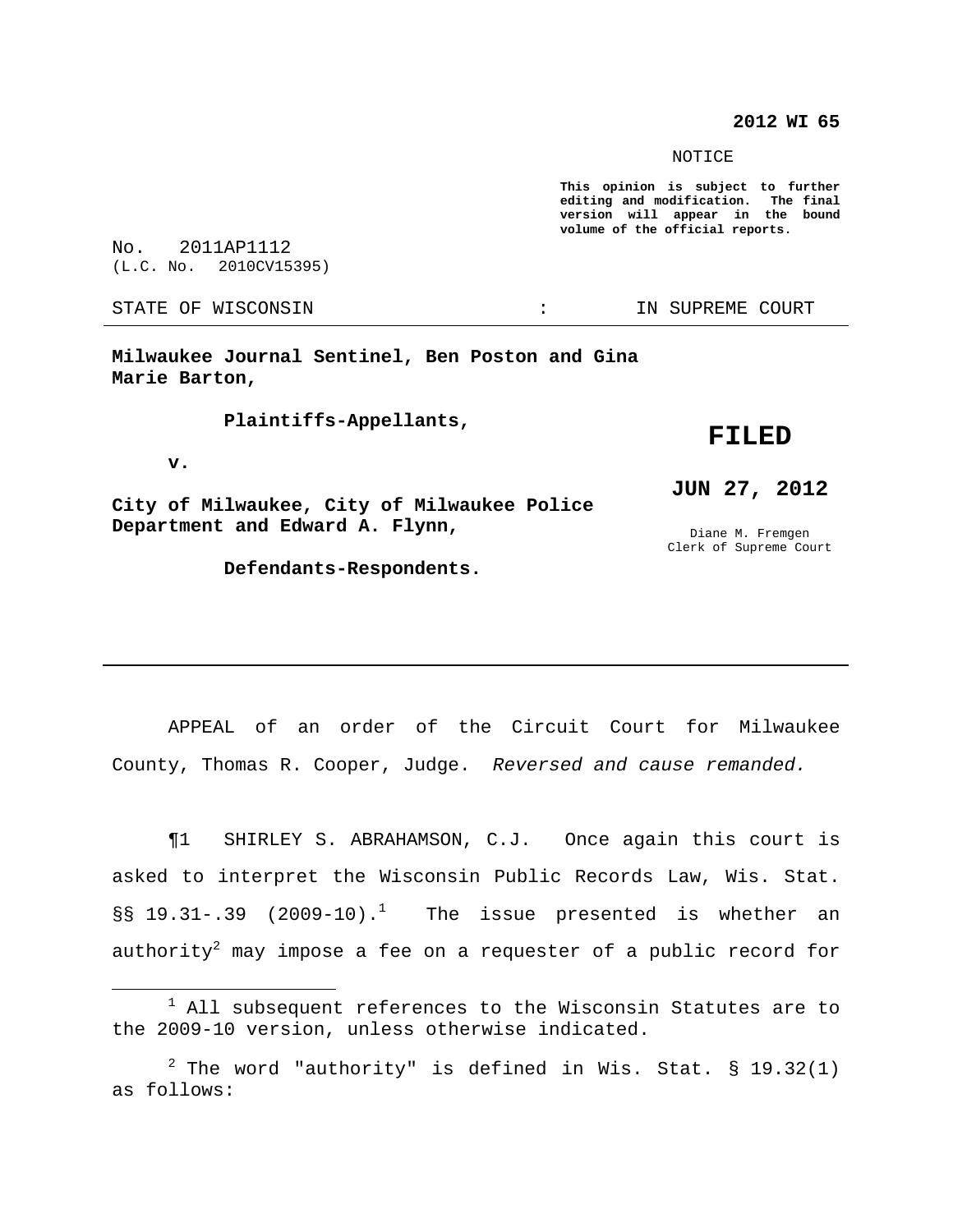the actual, necessary, and direct costs incurred by the authority (including staff time) of deleting nondisclosable information included within the responsive records. $^3$  We conclude that it may not.<sup>4</sup>

¶2 The Milwaukee Journal Sentinel and reporters Ben Poston and Gina Marie Barton (collectively referred to as the Newspaper) seek review of an order of the Circuit Court for Milwaukee County, Thomas R. Cooper, Judge, granting the summary judgment motion of the defendants, the City of Milwaukee, the City of Milwaukee Police Department, and Milwaukee Chief of Police Edward A. Flynn (collectively referred to as the City).

"Authority" means any of the following having custody of a record: a state or local office, elected official, agency, board, commission, committee, council, department or public body corporate and politic created by constitution, law, ordinance, rule or order; a governmental or quasi-governmental corporation except for the Bradley center sports and entertainment corporation; a local exposition district under subch. II of ch. 229; a long-term care district under s. 46.2895; any court of law; the assembly or senate; a nonprofit corporation which receives more than 50% of its funds from a county or a municipality, as defined in s. 59.001(3), and which provides services related to public health or safety to the county or municipality; or a formally constituted subunit of any of the foregoing.

 $3$  We use the words "deleting" and "redacting" interchangeably.

<sup>4</sup> All Justices agree to reverse the order of the circuit court and remand the cause to the circuit court, but Justices Prosser, Roggensack, Ziegler, and Gableman do not join this opinion. Justice Roggensack's concurring opinion is the majority opinion on the policy issue.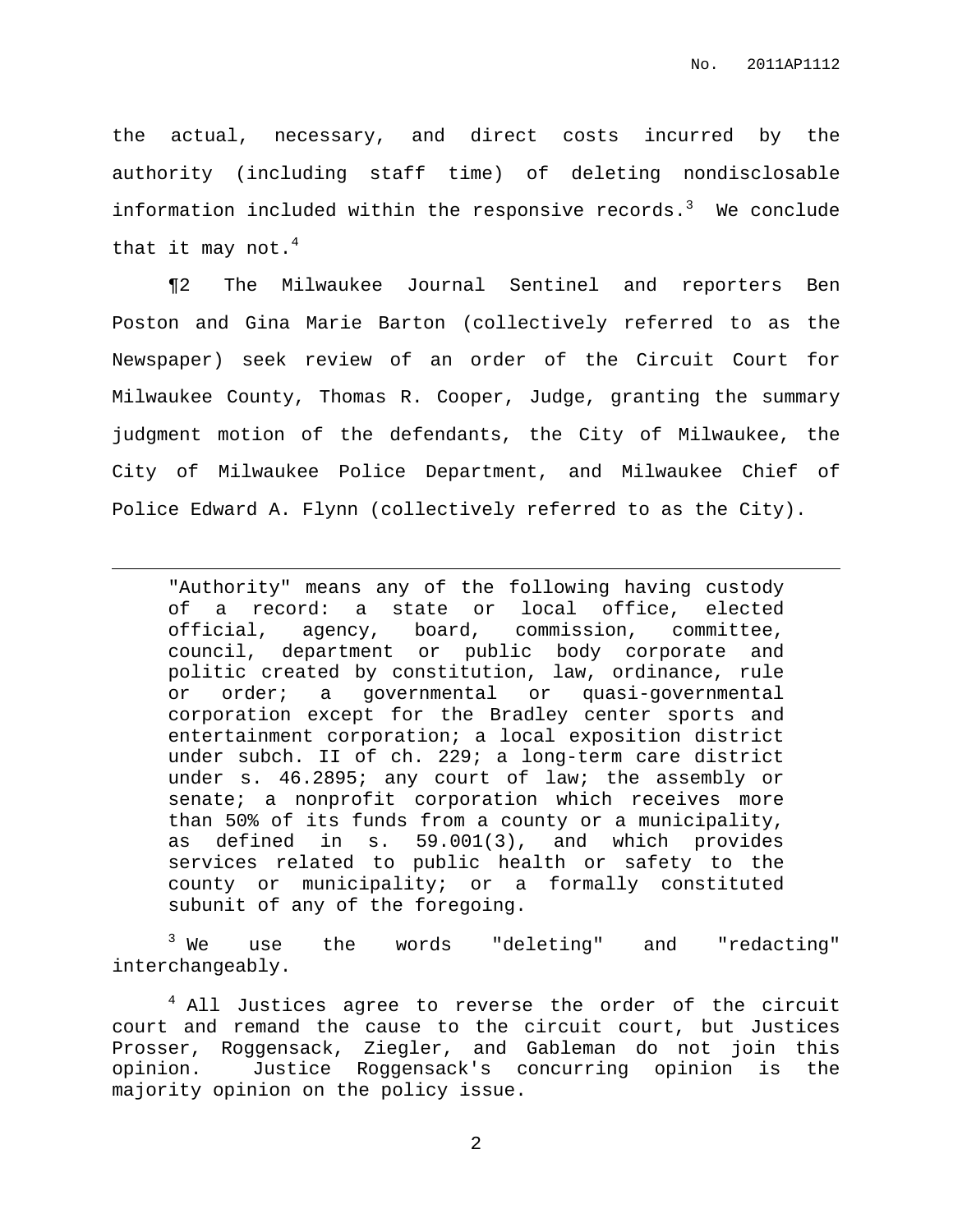¶3 The circuit court concluded that the City was entitled to charge the Newspaper for "the actual costs of staff time to review and redact confidential information included within the responsive records." <sup>5</sup> This court took the appeal on the Newspaper's petition to bypass the court of appeals. Wis. Stat. § (Rule) 809.60.

¶4 Wisconsin's commitment to open, transparent government rings loud and clear in the Public Records Law. The Law reaffirms that the people have not only the opportunity but also the right to know what the government is doing and to monitor the government. The legislature has explicitly provided that "all persons are entitled to the greatest possible information regarding the affairs of government"; mandated that the Public Records Law "be construed in every instance with a presumption of complete public access"; and declared that the "denial of public access generally is contrary to public interest, and only in an exceptional case may access be denied." Wis. Stat. § 19.31. In its entirety, the legislative "Declaration of Policy" in the Public Records Law reads as follows:

In recognition of the fact that a representative government is dependent upon an informed electorate, it is declared to be the public policy of this state

<sup>&</sup>lt;sup>5</sup> With regard to another issue raised below, the circuit court wrote the following: "The Court declines to rule on the issue of what a reasonable time for compliance with the two public records requests at issue would be in this case. The Defendants may estimate a reasonable amount of time required to respond to the requests, but may not limit in advance the amount of time they will spend per week on these requests." We are not asked to review this issue and it is not before the court.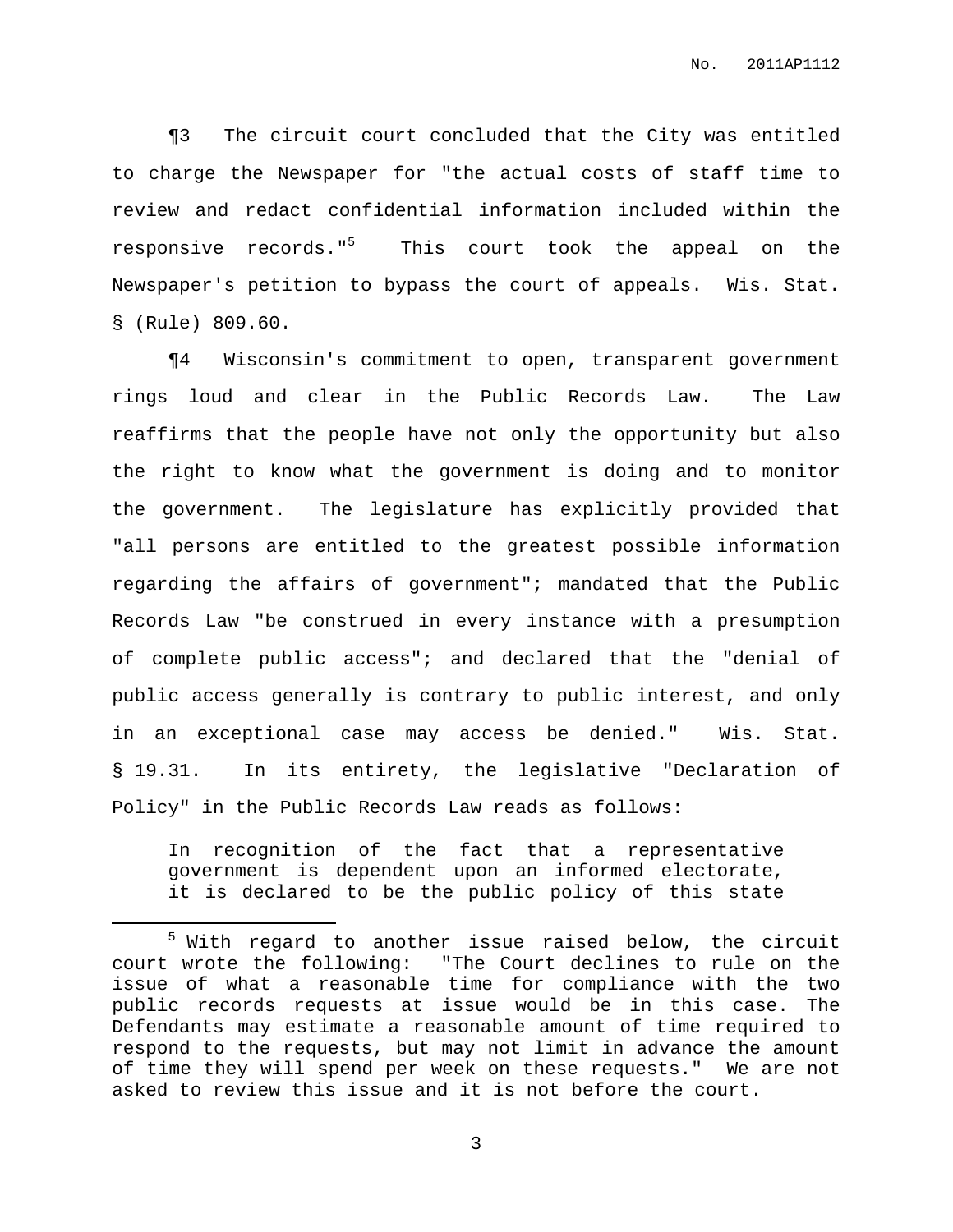that all persons are entitled to the greatest possible information regarding the affairs of government and the official acts of those officers and employees who represent them. Further, providing persons with such information is declared to be an essential function of a representative government and an integral part of the routine duties of officers and employees whose responsibility it is to provide such information. To that end, ss. 19.32 to 19.37 shall be construed in every instance with a presumption of complete public access, consistent with the conduct of governmental business. The denial of public access generally is contrary to the public interest, and only in an exceptional case may access be denied. $^{\rm 6}$ 

¶5 This case is not about a direct denial of public access to records, but the issue in the present case directly implicates the accessibility of government records. The greater the fee imposed on a requester of a public record, the less likely the requester will be willing and able to successfully make a record request. Thus, the imposition of fees limits and may even serve to deny access to government records. In interpreting the Public Records Law, we must be cognizant that the legislature's preference is for "complete public access" and that the imposition of costs, as a practical matter, inhibits access.

¶6 Interpreting the Public Records Law in light of the text of the particular provision at issue and the Declaration of Policy, as well as in light of prior interpretations of the Law by the Attorney General and appellate courts, we conclude that the City may not charge the Newspaper for the costs, including staff time, of redacting information. Such costs do not fit

 $6$  Wis. Stat. § 19.31.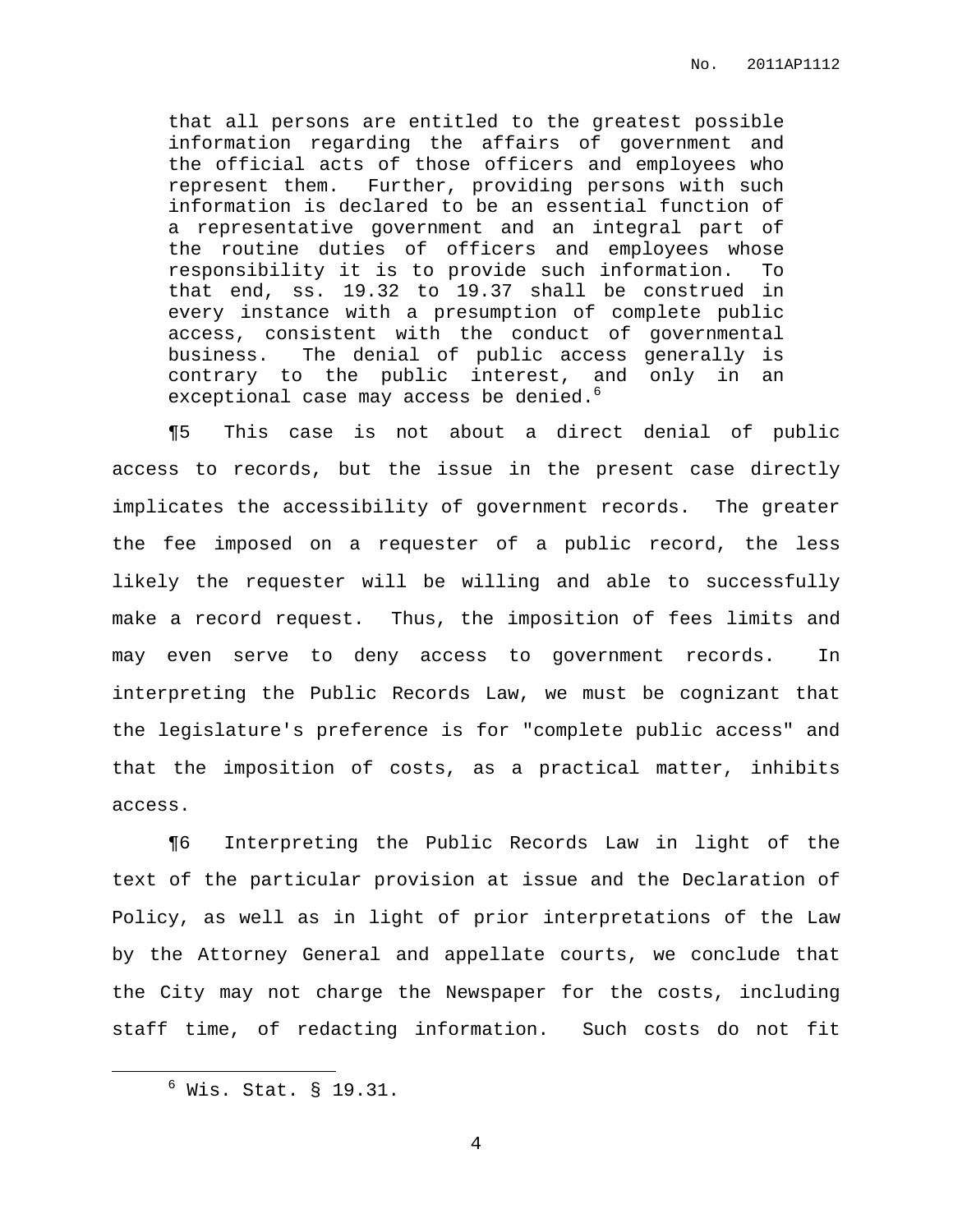within the fees set forth in Wis. Stat. § 19.35(3)(a)-(d). Accordingly, we reverse the order of the circuit court and remand the cause to the circuit court for judgment to be entered in favor of the Newspaper.

I

¶7 The facts of this case are not in dispute and revolve around public records requests of Milwaukee Journal Sentinel reporters Ben Poston and Gina Marie Barton seeking records from the Milwaukee Police Department.

¶8 Reporter Poston requested computer-aided dispatch records and any related incident reports for fourteen crime categories for a two-week period in March 2010. The City identified 2,312 dispatch records and 743 incident reports that were responsive to Poston's request. The City asked that the Newspaper pay \$2,081.80 in advance for locating and copying these records.

¶9 After discussing the matter with police officials, reporter Poston withdrew his request for the incident reports, and the City agreed to produce a CD containing a summary of each dispatch record that was responsive to Poston's request. The City charged \$10.00 for the CD and \$100.30 for the time necessary to locate the records. The Newspaper paid these charges, and they are not at issue in the present case.

¶10 Reporter Poston then requested 100 incident reports, which the City provided without charge.

¶11 Reporter Poston then requested an additional 100 incident reports. This time the City responded that it would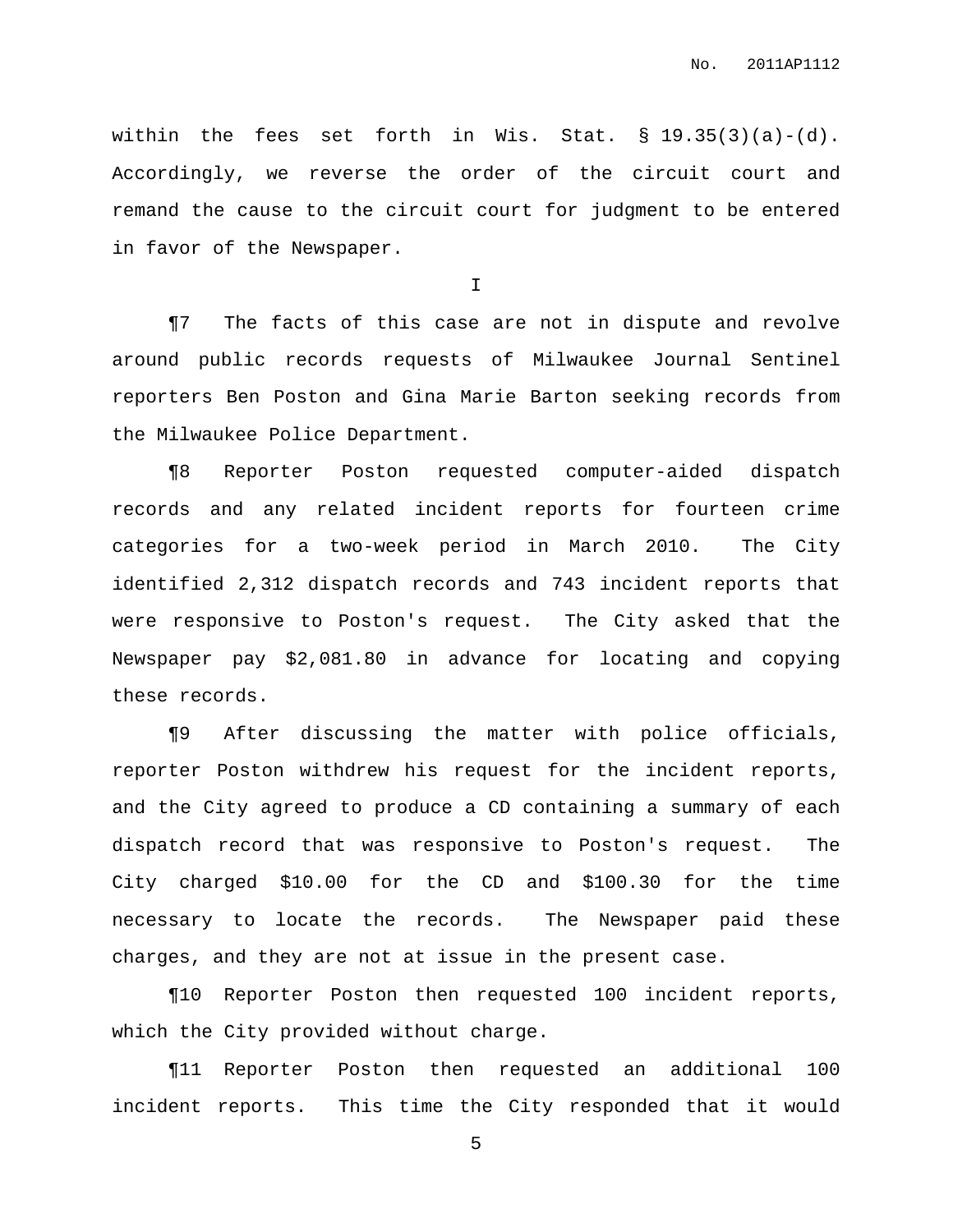charge the Newspaper for the City's "actual costs of complying with" the request. To prepare the incident reports for inspection, City employees were required to delete nondisclosable information, such as Social Security numbers, financial account numbers, and crime victim and suspect identifying information. City employees examined the printed records and redacted sensitive information by marking over the information with a black pen. The City asked for prepayment of \$601.80 based on the fact that it spent 15 staff hours at \$40.12 per hour to prepare the initial 100 incident reports.

¶12 Reporter Barton requested dispatch records and related incident reports for all sexual assaults during the 2009 calendar year. In response, reporter Barton received a spreadsheet summarizing dispatch records in the same format as that received by reporter Poston.

¶13 Reporter Barton then narrowed her request to include only the incident summary from each report. The City requested advance payment of \$3,516.75, including \$126.75 for copying and \$3,390 for staff time spent reviewing and redacting the records.

¶14 The Newspaper refused to pay the requested charges. Instead it commenced action against the City seeking judgment compelling the City to release the records without prepayment of any fees assessed for redacting information. The Newspaper agreed, for purposes of the summary judgment, that the City's estimates of the time required to review and redact the requested records were made in good faith and were not intended to generate a profit.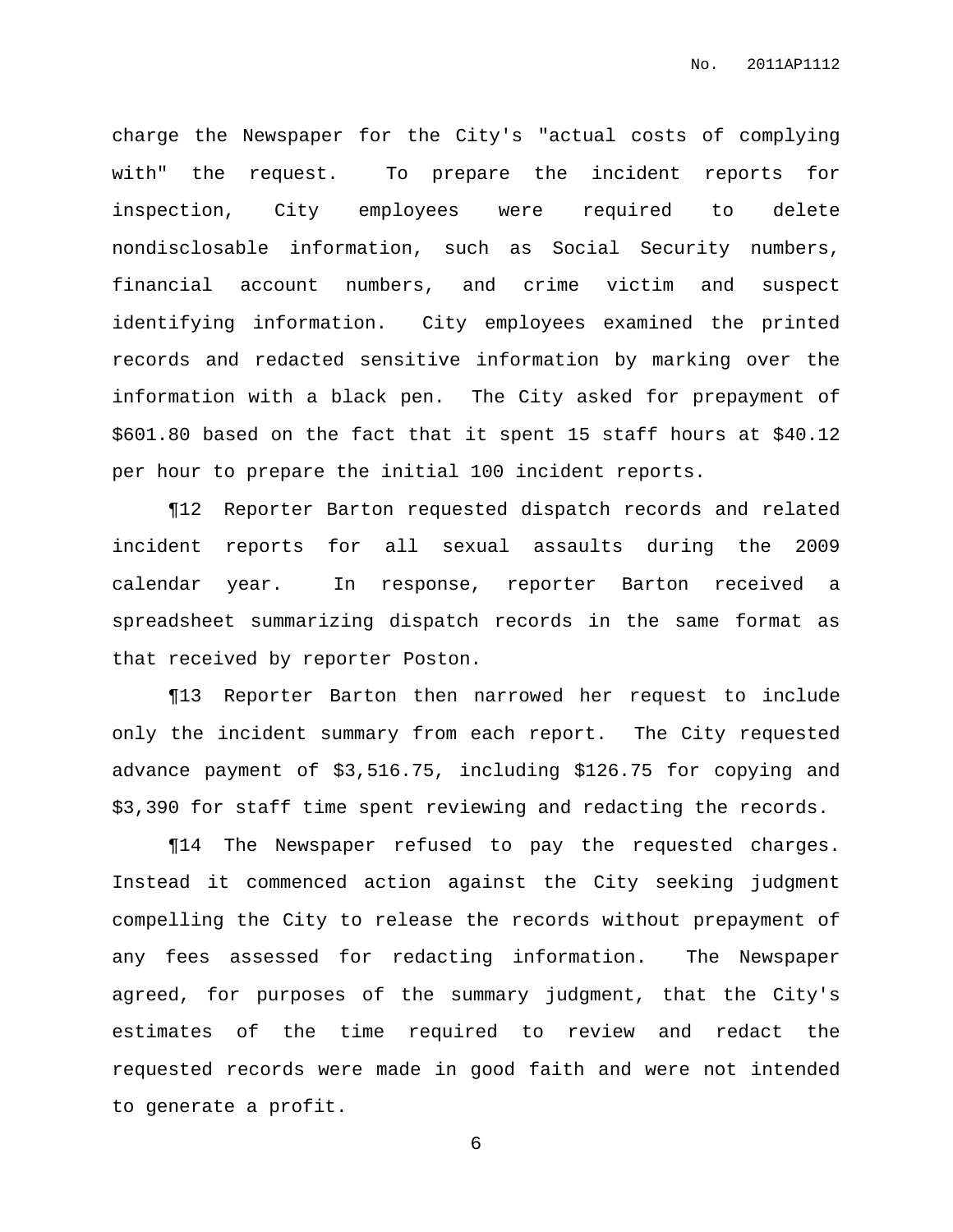¶15 As noted above, the circuit court granted summary judgment to the City on the issue of the fees for redaction, authorizing the City to charge the Newspaper "for all actual, necessary and direct costs incurred by [the City] in complying with the two public records requests at issue; including the actual costs of staff time to review and redact confidential information included within the responsive records."

¶16 The Newspaper petitioned to bypass the court of appeals, and this court granted the petition.

II

¶17 This case calls for the court to interpret and apply the Public Records Law to undisputed facts. The interpretation and application of a statute to undisputed facts presents a question of law that this court determines independently but benefitting from the analyses of the circuit court and court of appeals. $^7$ 

¶18 The court has examined numerous sources in interpreting and applying the Public Records Law, including the text and context of the relevant provisions, the legislature's Declaration of Policy, and interpretations of the relevant statutory provisions by the Attorney General and prior cases. $^8$ 

III

#### A

 $^7$  Schill v. Wis. Rapids Sch. Dist., 2010 WI 86, ¶19, 327 Wis. 2d 572, 786 N.W.2d 177 (Abrahamson, C.J., lead op.).

 $8$  See id.,  $\P$ 21 (Abrahamson, C.J., lead op.).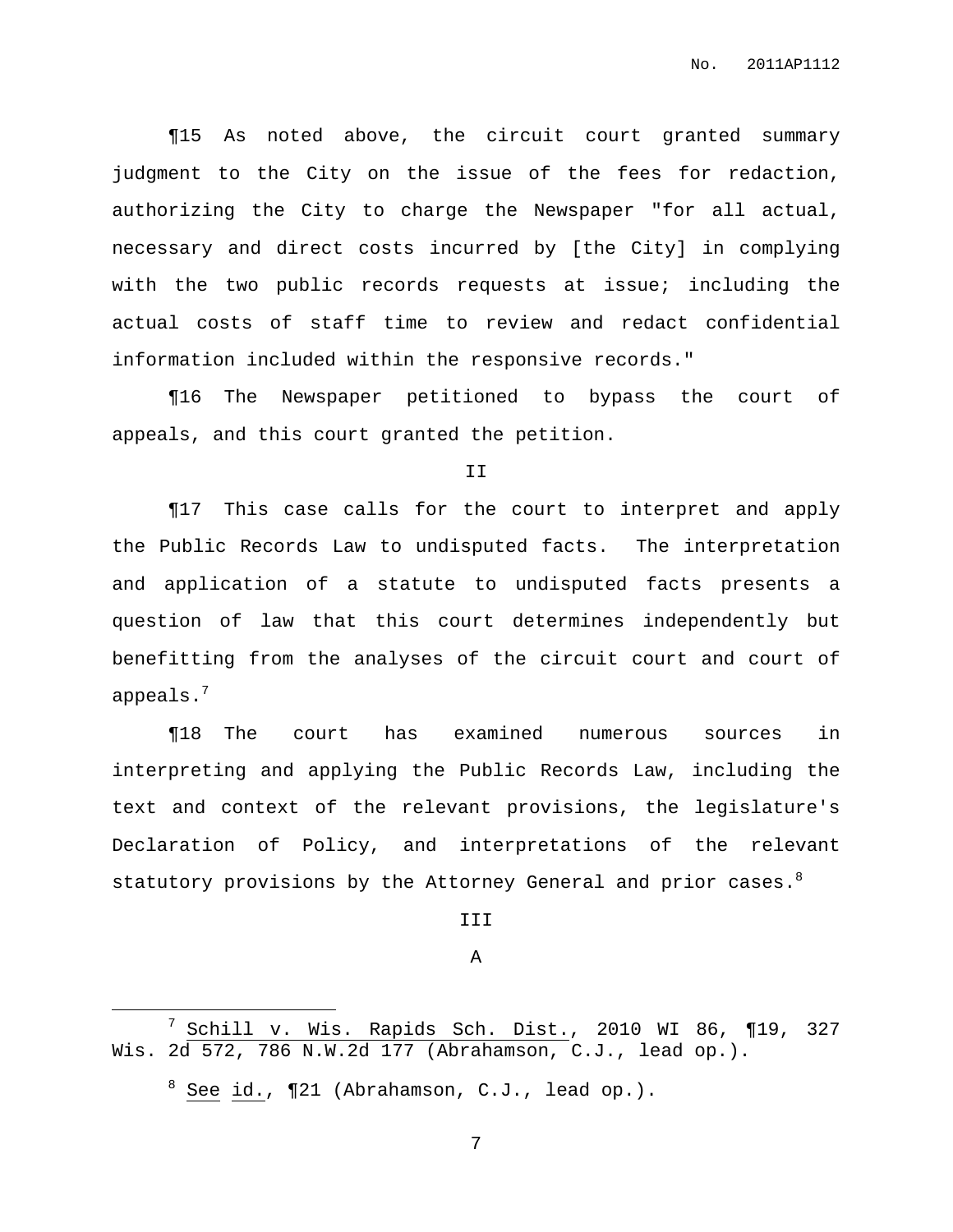¶19 We first examine the text of the Public Records Law. The Law mandates the release of certain records. $^9$  - There is no dispute that the records requested fall within the statutory definition of a record to be released. That a record custodian must review each record to determine whether to release the record is a basic, routine task of the custodian under the Law. $^{10}$ 

¶20 The Law requires the deletion of information not subject to disclosure. Wisconsin Stat. § 19.36(6) states that "[i]f a record contains information that is subject to disclosure . . . and information that is not subject to . . . disclosure, the authority . . . shall provide the information that is subject to disclosure and delete the information that is not subject to disclosure from the record before release." The parties do not dispute that the deletions were necessary in the present case.

¶21 Wisconsin Stat. § 19.36(6) demonstrates that when it enacted the Public Records Law in 1981, the legislature was well aware that some requests would require an authority to delete information. The requests in the present case required the City

 $^{9}$  Wis. Stat. § 19.35(1)(a), (am).

 $10$  An informal opinion of the Attorney General states: "Setting redaction itself aside for a moment, reviewing records to determine whether or not redaction is even necessary is clearly within the scope of an authority's general duties to apply the public records law. . . . To charge requesters for the mere review of records is therefore tantamount to charging them for the cost of applying the law in its most general sense. I think that is unreasonable as a general matter." Letter from Wis. Ass't Att'y Gen. Lewis W. Beilin to Jim Zellmer (Feb. 4, 2010).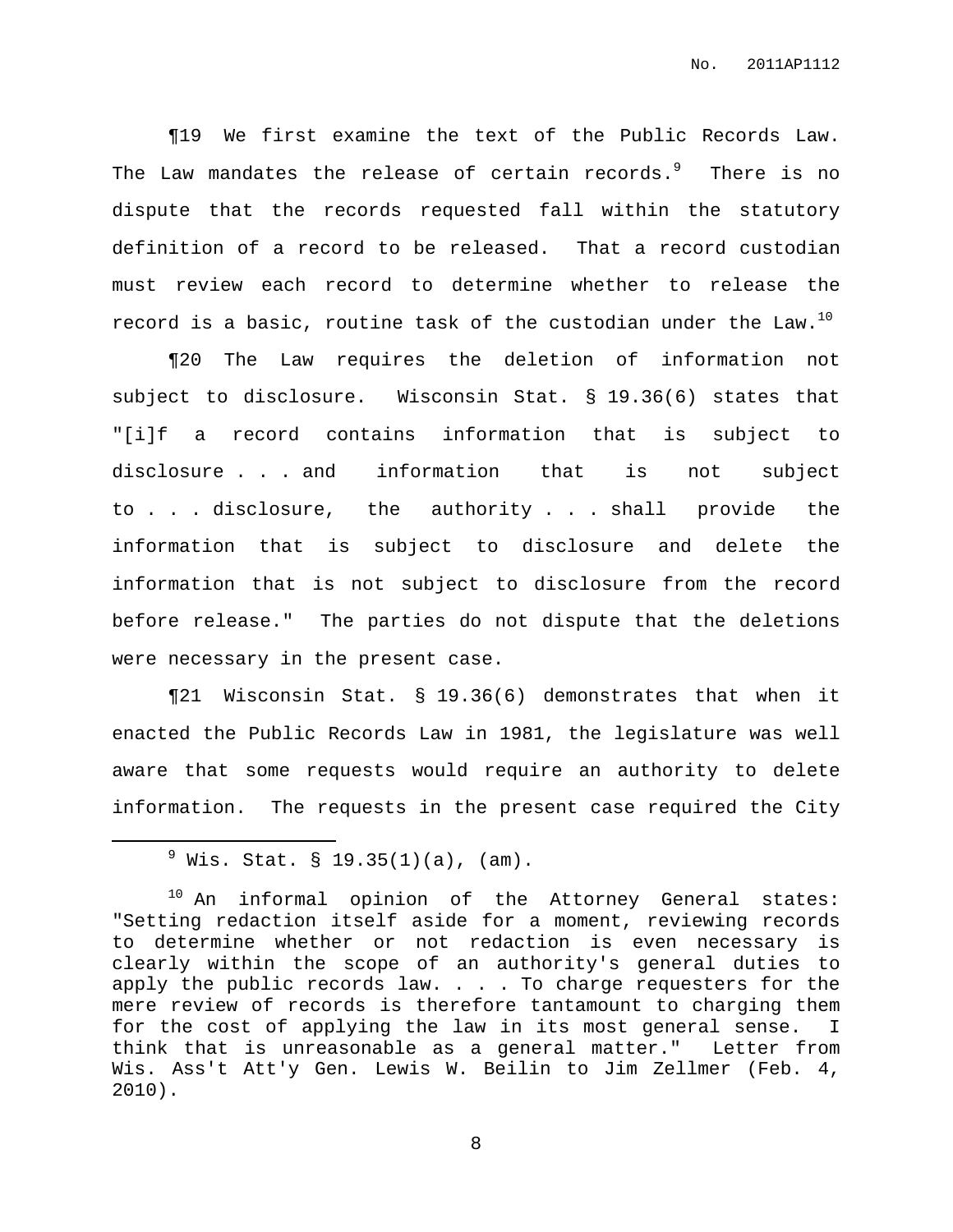to do exactly what the legislature envisioned in 1981, namely, to manually delete pieces of information from a record using a pen. The City cannot claim that the legislature did not contemplate the need for an authority to devote time and resources to this task. Nonetheless, the question at the heart of this case remains: May the City pass these costs on to the requester?

¶22 Nothing in the Public Records Law specifically states that a record custodian may charge for the actual, necessary, and direct costs of deleting information from a responsive record. The City does not dispute this proposition. Rather, the City argues that the Law can be interpreted to allow it to impose a fee on a requester for such costs.

¶23 The Public Records Law details the tasks for which an authority may impose fees on a requester. The legislature included four tasks: reproduction and transcription of the record; photographing and photographic processing; locating a record; and mailing or shipping of any copy or photograph of a record.

¶24 The Law empowers an authority to impose a fee that does not exceed the "actual, necessary and direct" cost of performing the enumerated tasks.

¶25 In relevant part, Wis. Stat. § 19.35(3) provides as follows:

(3) Fees. (a) An authority may impose a fee upon the requester of a copy of a record which may not exceed the actual, necessary and direct cost of reproduction and transcription of the record, unless a fee is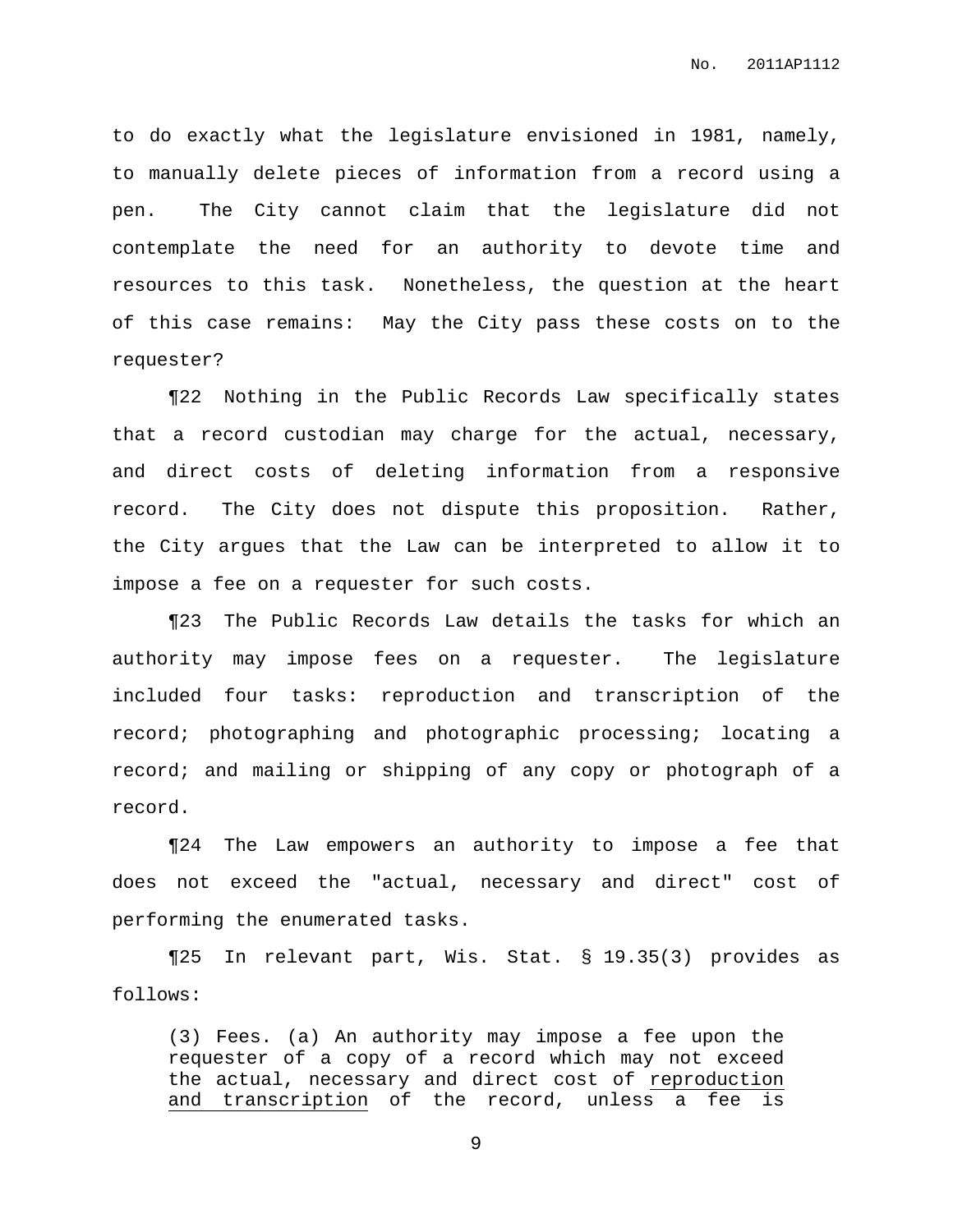otherwise specifically established or authorized to be established by law.

(b) Except as otherwise provided by law or as authorized to be prescribed by law an authority may impose a fee upon the requester of a copy of a record that does not exceed the actual, necessary and direct cost of photographing and photographic processing if the authority provides a photograph of a record, the form of which does not permit copying.

(c) Except as otherwise provided by law or as authorized to be prescribed by law, an authority may impose a fee upon a requester for locating a record, not exceeding the actual, necessary and direct cost of location, if the cost is \$50 or more.

(d) An authority may impose a fee upon a requester for the actual, necessary and direct cost of mailing or shipping of any copy or photograph of a record which is mailed or shipped to the requester.<sup>11</sup>

¶26 Deleting information does not fit neatly into "reproduction and transcription," "photographing and photographic processing," "locating," or "mailing or shipping." The City contends that redacting is included in the statutory provisions governing "locating" and "reproduction." The City argues that until a record is in a form that is properly disclosable, it has not truly been "located" or "reproduced."

¶27 We reject the City's interpretation of Wis. Stat. § 19.35(3). It does not square with the text of the Public

 $11$  Wis. Stat. § 19.35(3) (emphasis added). Wisconsin Stat. § 19.35 also contains a provision allowing an authority to forgo or reduce fees if it is in the public interest, a provision allowing an authority to require prepayment if fees will exceed five dollars, and a provision governing allowable fees when the record is "produced or collected by a person who is not an authority pursuant to a contract entered into by that person with an authority  $\ldots$  ." See Wis. Stat. § 19.35(3)(e), (f),  $(g)$ .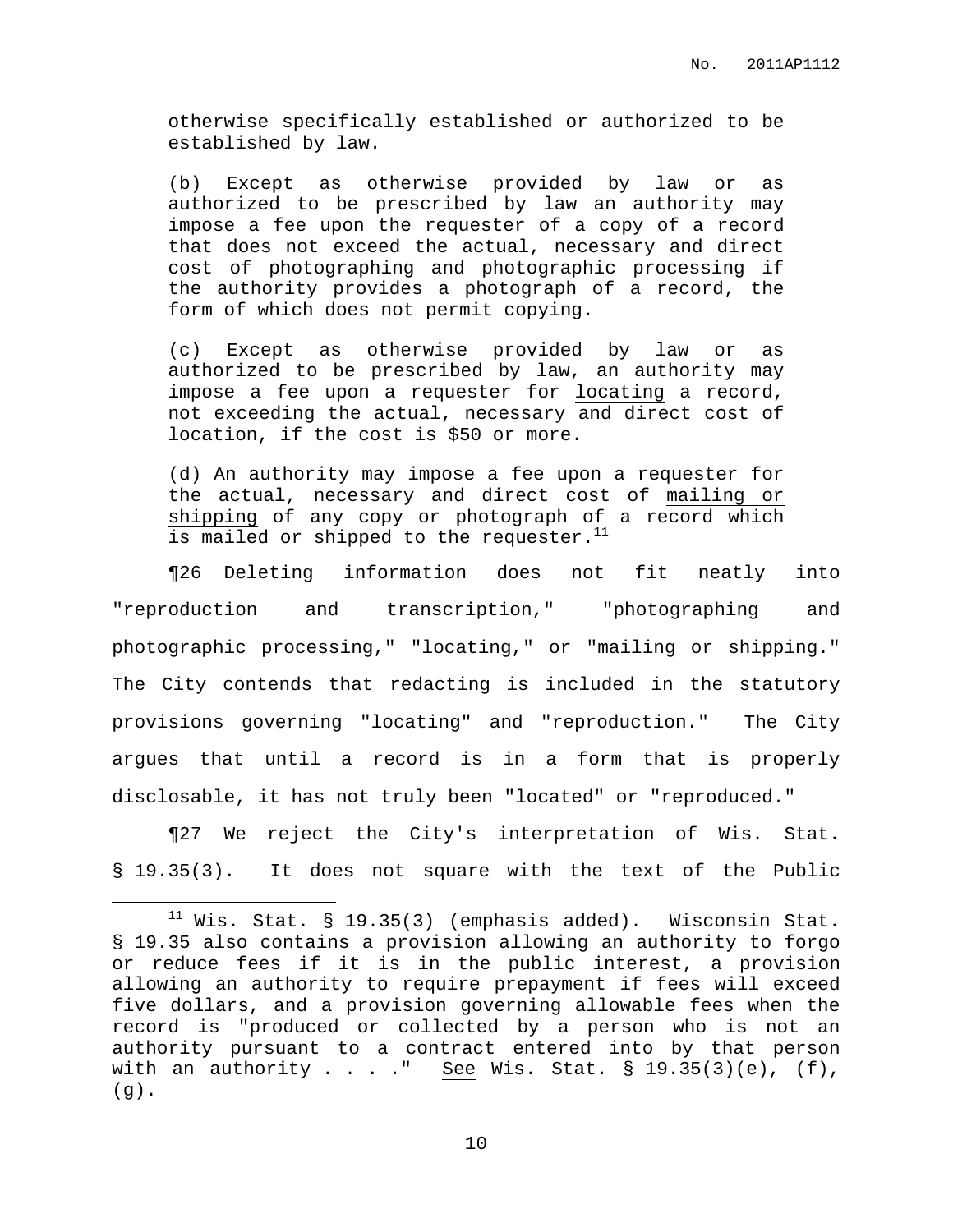Records Law or with the legislature's Declaration of Policy in the Law.

¶28 The Public Records Law does not define "locating" or "reproduction." These words are not technical or specialized words. "Locating" and "reproduction" are words with commonly understood meanings that should be used in interpreting and applying the Law. $^{12}$ 

¶29 The court often refers to the dictionary to interpret a statute. A standard dictionary definition of "locate" is "to find by searching, examining, or experimenting."<sup>13</sup> We agree with the League of Wisconsin Municipalities (which filed a non-party brief) that "[a] custodian who knows that a record is located somewhere in a large file cabinet downstairs has not 'located' the record." However, we disagree with the League that "[a] record is not truly 'located' until it exists in a releasable form." Once the custodian goes to the file cabinet (or the

<sup>13</sup> The American Heritage Dictionary of the English Language 1055 (3d ed. 1992).

 $12$  Wisconsin Stat. § 990.01(1) provides as follows:

<sup>990.01</sup> Construction of laws; words and phrases. In the construction of Wisconsin laws the words and phrases which follow shall be construed as indicated unless such construction would produce a result inconsistent with the manifest intent of the legislature:

<sup>(1)</sup> General Rule. All words and phrases shall be construed according to common and approved usage; but technical words and phrases and others that have a peculiar meaning in the law shall be construed according to such meaning.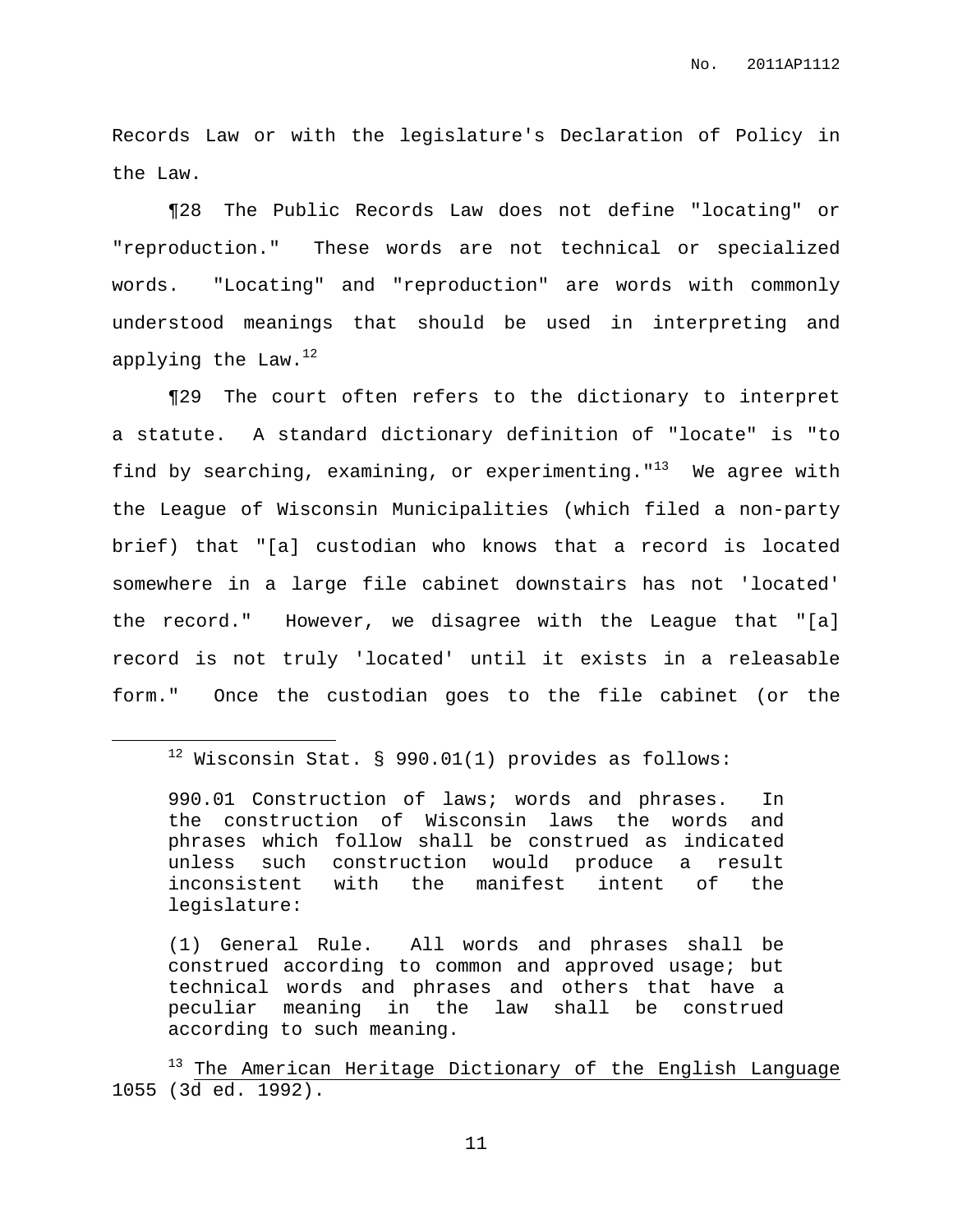computer file), removes the responsive record, and holds that responsive record in his or her hands (or views it on a computer screen), the record has been located.

¶30 It is certainly true that the custodian has not completed its obligations under the Law once the record is located. The record still needs to be reviewed in order to determine whether it contains information that cannot be disclosed. But under an ordinary understanding of the word "locate," the process of reviewing and deleting parts of a record has nothing to do with "locating" the record. Reviewing a record and deleting parts of a record are separate processes that begin after the record has been located.

¶31 Moving on to the statutory provision allowing the imposition of a fee for the costs of "reproduction," a standard dictionary definition of "reproduction" is "the act of reproducing or the condition or process of being reproduced"; "reproduce," in turn, is defined as "to produce a counterpart, an image, or a copy of."<sup>14</sup> Inherent in this definition is the notion that the document or record is not altered, but simply copied. We read "reproduction" in Wis. Stat. § 19.35(3)(a) to refer to rote, ministerial tasks that do not change the content of the record. Examples of "reproduction" under the Law might occur when a custodian prints out a copy of a record that is stored electronically, or makes a photocopy of a record that is stored in hard copy.

The American Heritage Dictionary of the English Language 1532 (3d ed. 1992).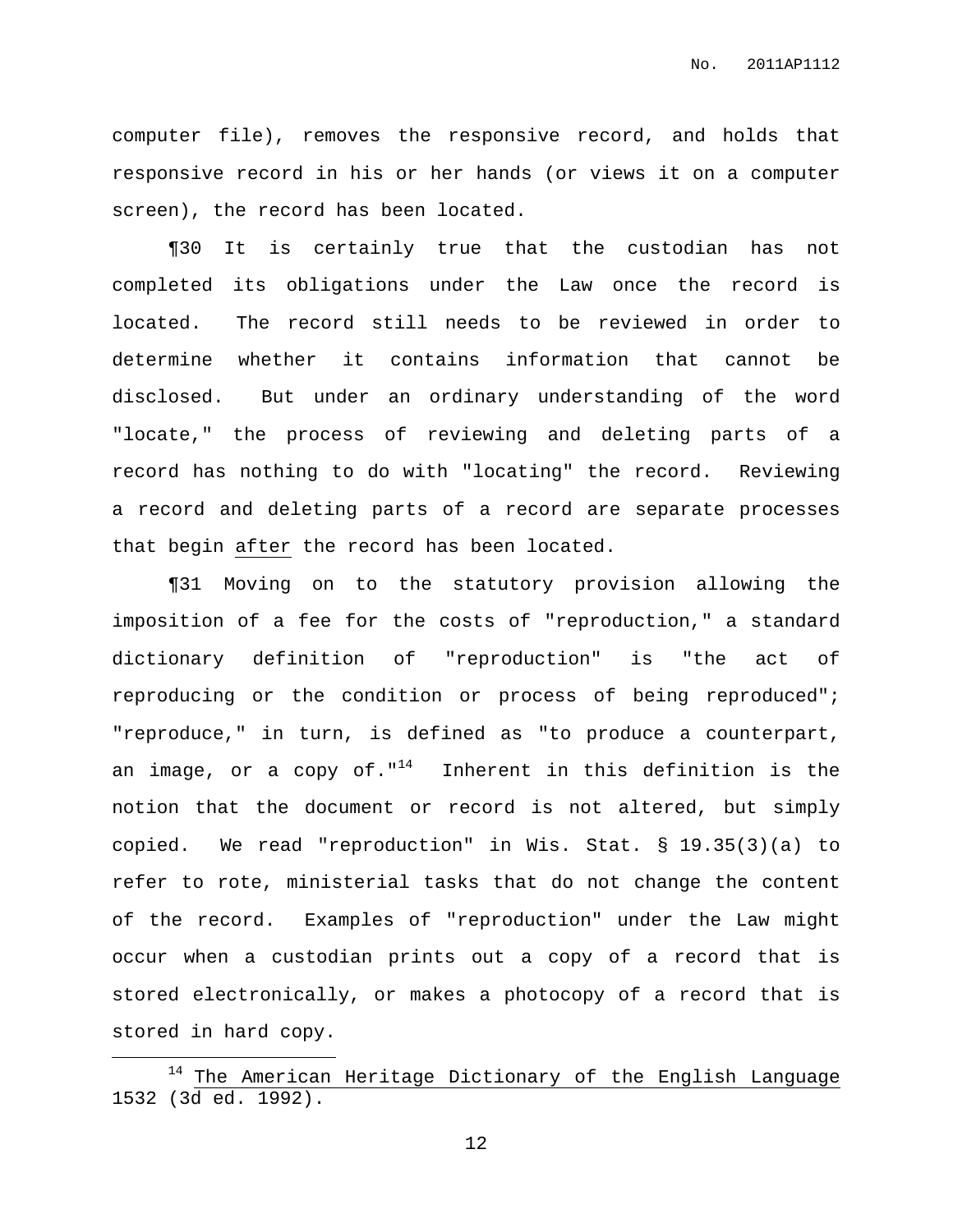¶32 The process of redacting information from records does not fit within the meaning of "reproduction." Redaction is a process that alters the record. Reproduction, in contrast, is a process that copies the record to produce an unchanged counterpart.

¶33 The language of Wis. Stat. § 19.35(3) is not particularly complex. The legislature provided four tasks for which an authority may impose fees on a requester: "reproduction and transcription," "photographing and photographic processing," "locating," and "mailing or shipping." For each task, an authority is permitted to impose a fee that does not exceed the "actual, necessary and direct" cost of the task. The process of redacting information from a record does not fit into any of the four statutory tasks.

¶34 Technological advances of the past three decades have dramatically altered the ways in which the government creates and stores records, but as the Department of Justice explains in its non-party brief, the present case calls for the City to do exactly the type of redacting that the legislature likely envisioned when it enacted Wis. Stat. § 19.36(6), namely, to use a pen or some other rudimentary method to delete portions of the requested record before releasing it to the requester. If the legislature contemplated the very process of deletion to be used in the present case and did not explicitly impose costs for deletion, the statutory text cannot be read to authorize the imposition of a fee for the costs of the deletions.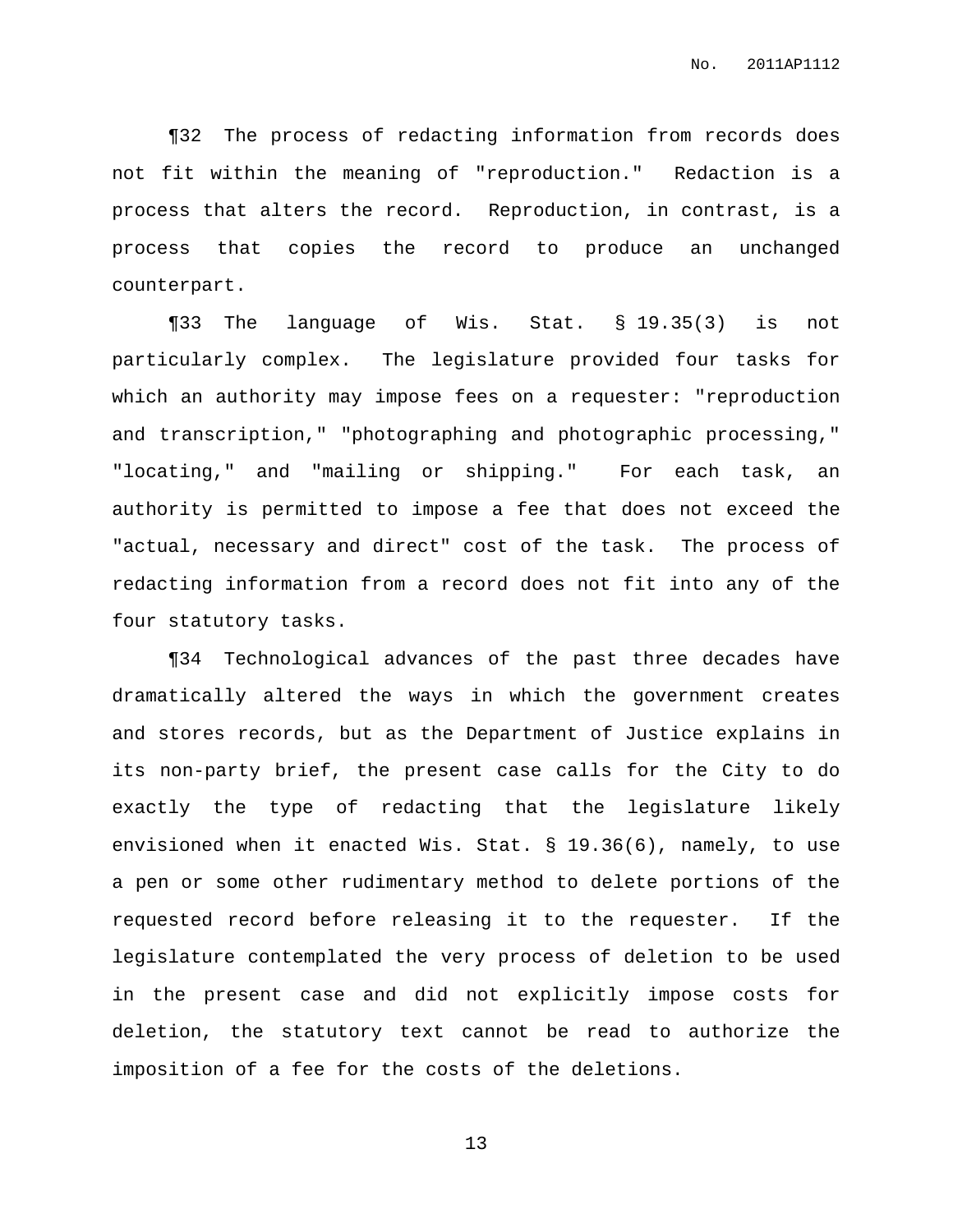¶35 The Law allows an authority to impose fees for four specific tasks. That the legislature listed four tasks for which fees may be imposed demonstrates that the legislature considered the imposition of fees and knew how to authorize particular types of fees. The statutory text does not allow the imposition of a broad array of fees for any and every cost incurred by an authority.

¶36 If the legislature had wanted to allow an authority to impose fees for a broad range of tasks, or if it had wanted to include the task of redaction as a task for which fees may be imposed, it would have said so. It did not. The most reasonable way to interpret the Law is to say that the legislature intended an authority to impose fees only for the tasks specified in the Law. As the court is fond of saying in statutory interpretation cases, if the legislature had intended to accomplish what a party is urging on the court (like allowing an authority to impose fees for redacting records), the legislature knew how to draft that language and could have done so had it wished. $^{15}$ 

¶37 The legislature did not specifically allow an authority to impose fees for the costs of redacting information

<sup>15</sup> See, e.g., Brunton v. Nuvell Credit Corp., 2010 WI 50, ¶76 n.2, 325 Wis. 2d 135, 785 N.W.2d 302 (Gableman, J., concurring in part and dissenting in part) ("If the legislature wanted to allow only express waiver under § 421.401(2), it could have said so."); In re Torrance P., Jr., 2006 WI 129, ¶44, 298 Wis. 2d 1, 724 N.W.2d 623 ("If the legislature wanted the right to counsel to be contingent upon a parent's appearance in person, it could have expressly stated so.").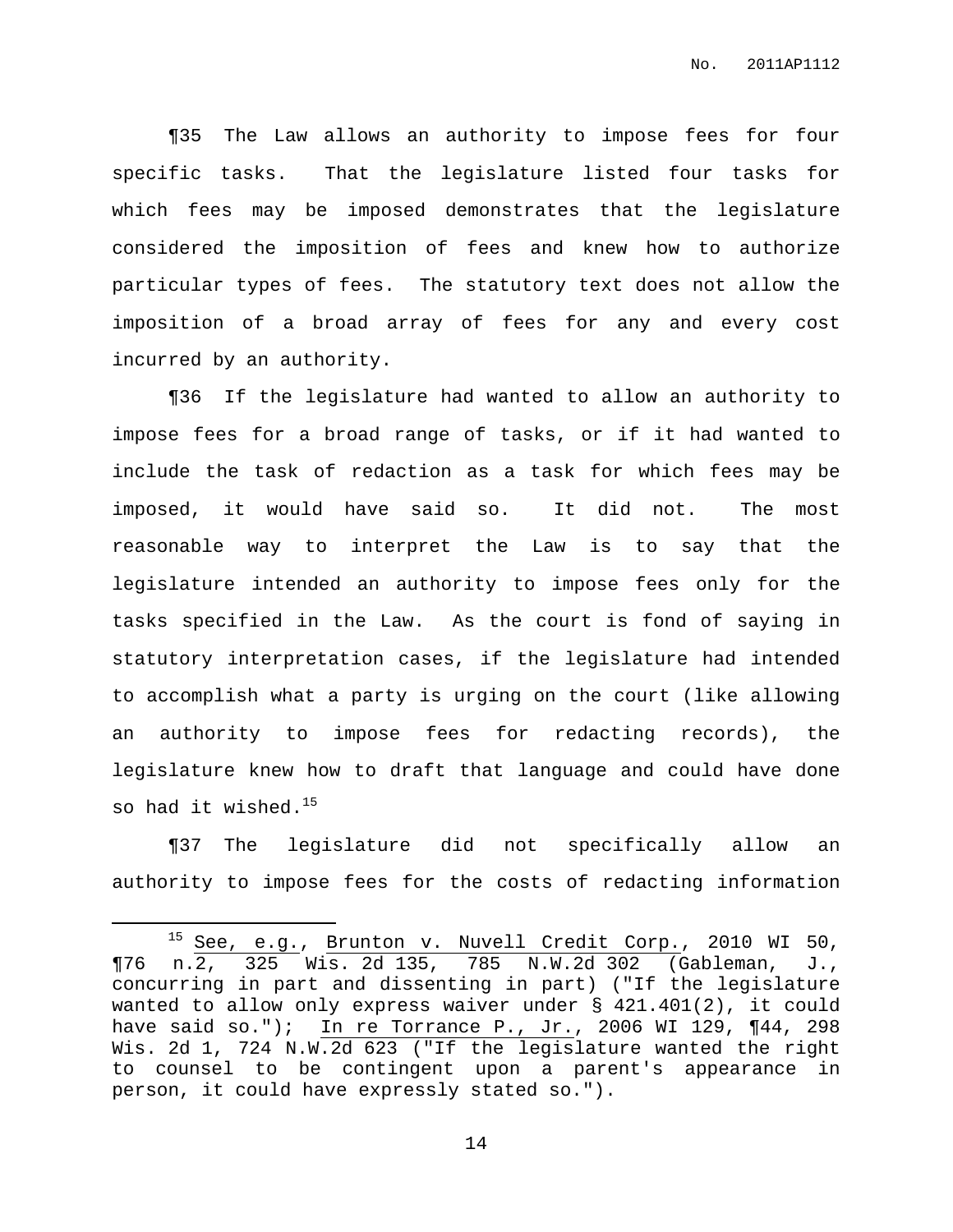from a record, and this court must respect the text. It goes without saying, of course, that the legislature may amend the fee provisions. Policy decisions are left to the legislature.

B

¶38 It would require an unnatural reading of the statutory text to include the costs of redaction in one of the categories listed in Wis. Stat. § 19.35(3). Courts occasionally will entertain a somewhat unnatural or creative reading of a statutory text if such an interpretation is necessary to further a statute's purpose or is necessary to prevent an absurd result that the legislature could not have intended. The instant case decidedly does not present either of those situations.

¶39 As we have stressed, the purpose of the Public Records Law, as explicitly stated in the Declaration of Policy, is to provide the people of Wisconsin with "the greatest possible information regarding the affairs of government." Wis. Stat. § 19.31. The legislature explicitly instructed the courts that the Public Records Law "shall be construed in every instance with a presumption of complete public access." Wis. Stat. § 19.31.

¶40 We interpret the text of the Public Records Law in light of the Declaration of Policy, which is to foster transparent government. In the present case, the interpretation prohibiting the imposition of fees for deletions is the more natural interpretation of the text and also comports with the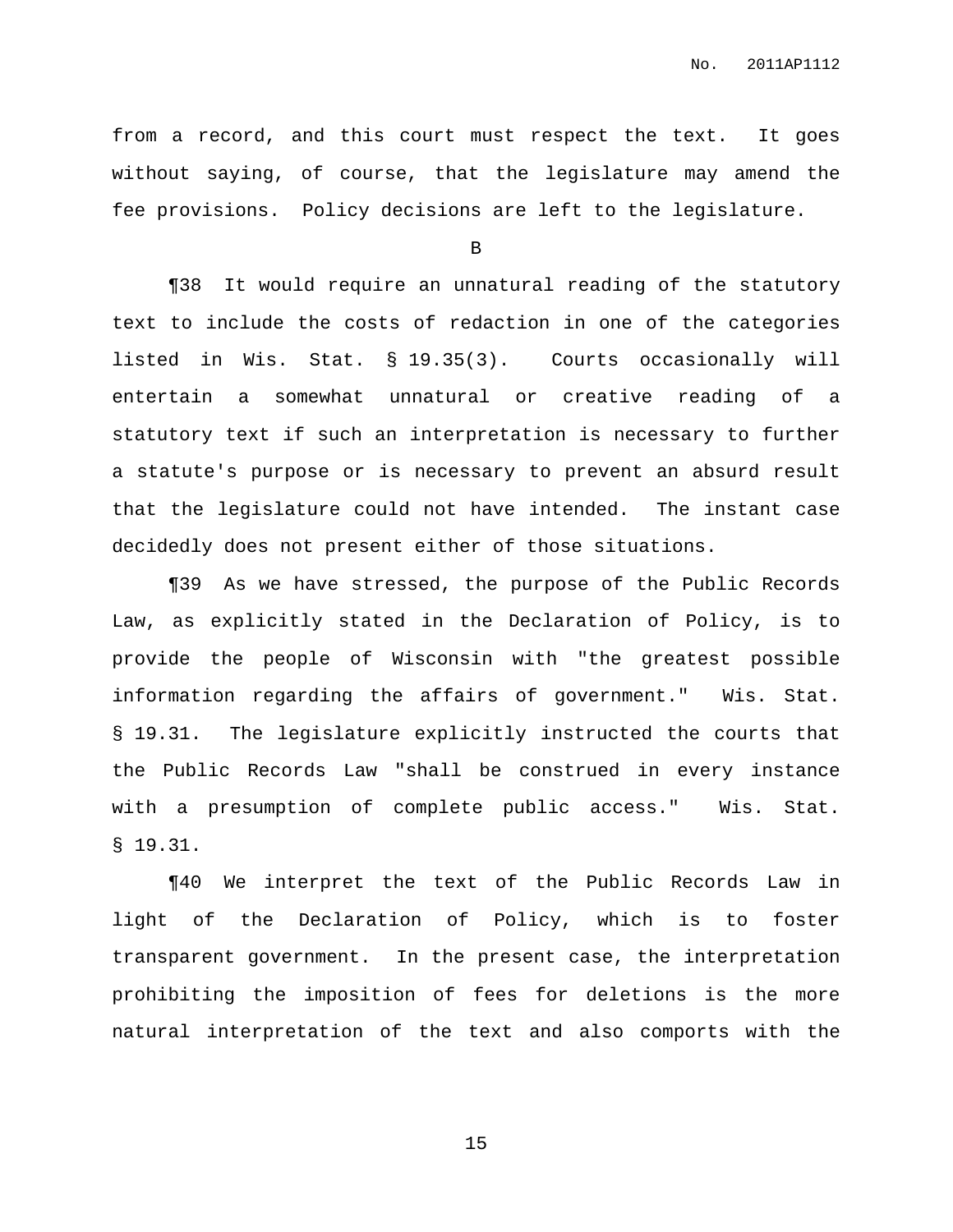public policy favoring public access to records.<sup>16</sup> Increasing the costs of public records requests for a requester may inhibit access to public records and, in some instances, render the records inaccessible.

 $\mathcal{C}$ 

¶41 Beyond the text and policy of the Public Records Law, our interpretation of the statute is also informed by the interpretations of the Attorney General<sup>17</sup> and appellate courts. The opinions and writings of the Attorney General have special significance in interpreting the Public Records Law, inasmuch as the legislature has specifically authorized the Attorney General

The Kansas Supreme Court interpreted a statute silent about charging the requester for the costs of redacting records as imposing costs on the requester. See Data Tree, LLC v. Meek, 109 P.3d 1226 (Kan. 2005). The Georgia Supreme Court also ruled that a record custodian may charge the requester for the costs of redaction of certain records. See Griffin-Spalding Cnty. Hosp. Auth. v. Radio Station WKEU, 241 S.E.2d 196 (Ga. 1978).

<sup>&</sup>lt;sup>16</sup> Examining other state laws about imposition of fees is of limited assistance in interpreting the Public Record Law. Other states' statutes are drafted differently than the Public Records Law.

Some states' legislatures explicitly allow an authority to charge a fee for redacting. See, e.g., Me. Rev. Stat. tit. I, § 408(3)(B) (2011) (allowing fees for compiling the record and defining "compiling" to "include[] reviewing and redacting confidential information"); Or. Rev. Stat. § 192.440(4)(b) (2010) (allowing fees for "the cost of time spent . . . reviewing the public records, redacting material from the public records or segregating the public records into exempt and non-exempt records").

 $17$  Schill, 327 Wis. 2d 572, ¶105 (Abrahamson, C.J., lead op.).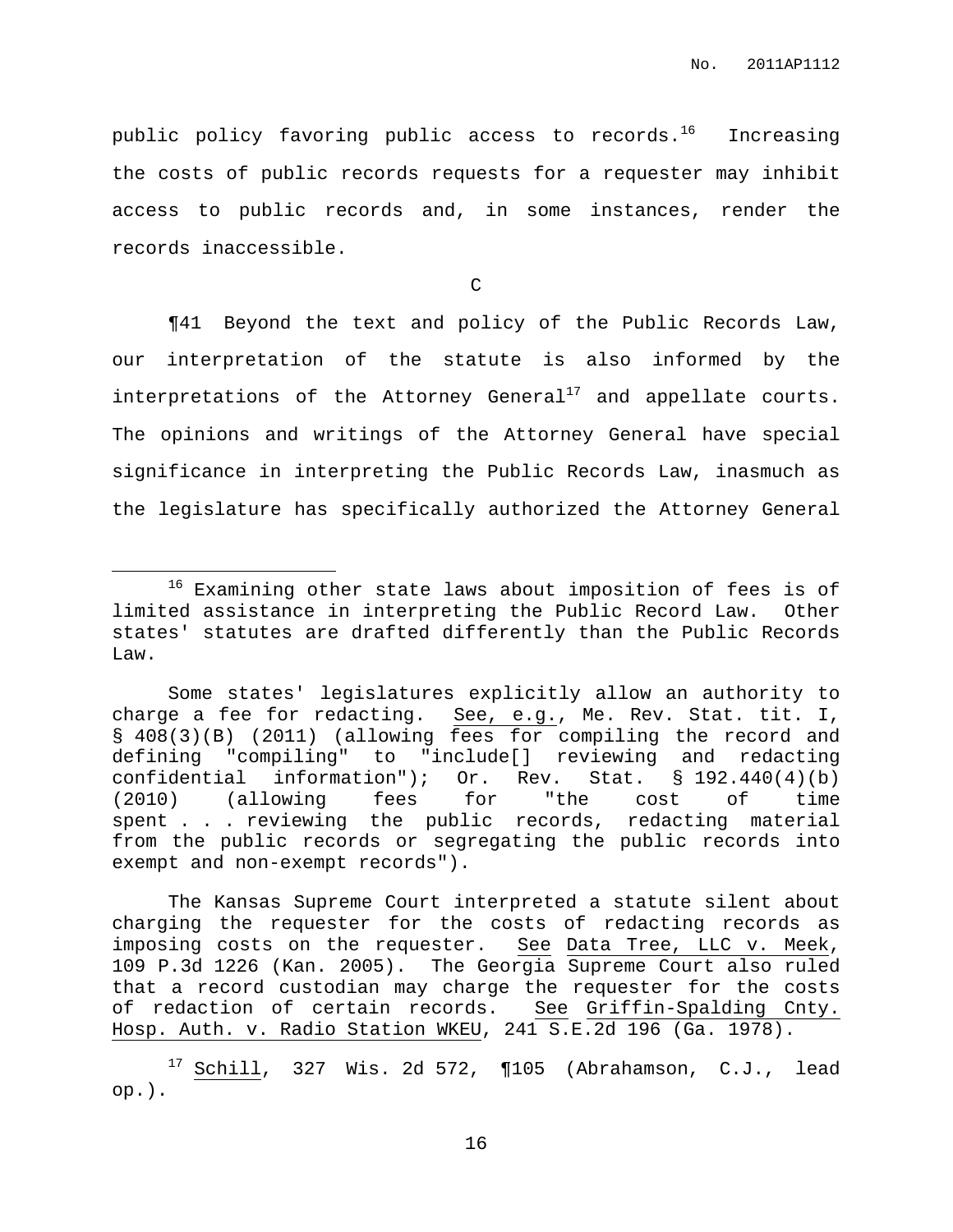to advise any person about the applicability of the Law.<sup>18</sup> The opinions of the Attorney General are not binding on the courts but may be given persuasive effect. $^{19}$ 

¶42 Shortly after the Public Records Law was enacted in 1981, the Attorney General issued an opinion addressing the question the court faces today. The Attorney General quoted the entirety of Wis. Stat. § 19.36(6), which requires the authority to delete nondisclosable information, and then stated, "Since there is no provision made therein or elsewhere in the law for charging such separation costs to the person who requests access to the record, the agency must bear such costs." $^{20}$ 

¶43 While it is unwise to make too much of legislative inaction, it is noteworthy that the legislature has not added an additional task for which fees may be imposed in the nearly 30 years since the Attorney General explicitly and unequivocally concluded that requesters may not be charged for the costs of

 $18$  See Wis. Stat. § 19.39 ("Any person may request advice from the attorney general as to the applicability of this subchapter under any circumstances. The attorney general may respond to such a request."); Schill, 327 Wis. 2d 572, ¶106 (Abrahamson, C.J., lead op.).

<sup>19</sup> State v. C.A.J., 148 Wis. 2d 137, 140, 434 N.W.2d 800 (Ct. App. 1988) (citing State v. Gilbert, 115 Wis. 2d 371, 380, 340 N.W.2d 511, 516 (1983)).

 $20$  72 Wis. Op. Att'y Gen. 99, 101 (1983) (OAG 28-83).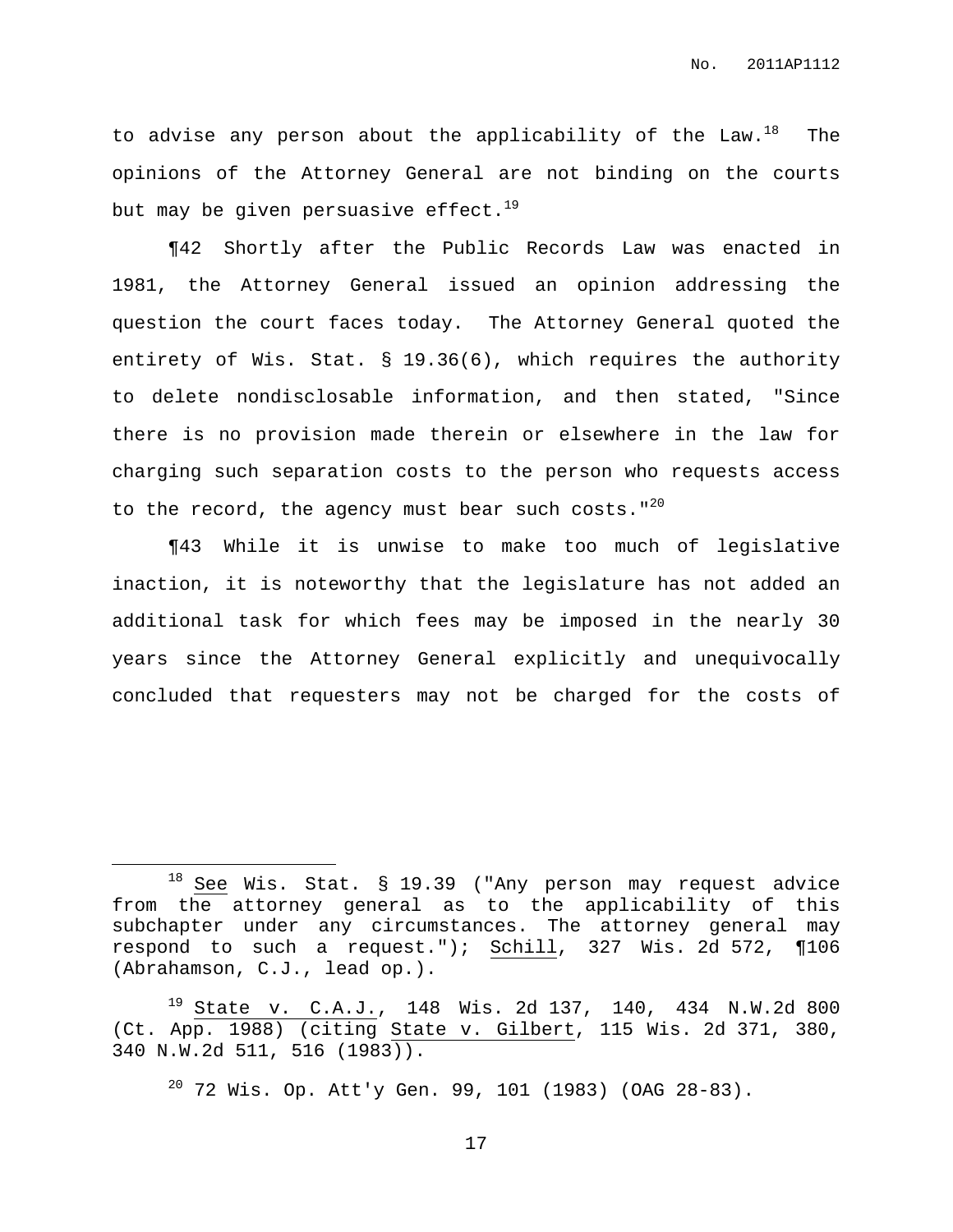deleting parts of records. $^{21}$  The legislature has revisited the Public Records Law on several occasions since it was enacted, and it is at least arguable that it has endorsed the Attorney General's interpretation by not amending the fees provisions to include the costs associated with the task of deleting parts of records.

¶44 We now reach the same conclusion the Attorney General reached in 1983 based on the text and purpose of the Law. We must acknowledge, however, that bits and pieces of language from two of our cases interpreting other provisions of the Public Records Law have evidently caused some uncertainty regarding the

<sup>&</sup>lt;sup>21</sup> Some of our prior cases have relied on perceived legislative acquiescence. See, e.g., Progressive N. Ins. Co. v. Romanshek, 2005 WI 67, ¶56, 281 Wis. 2d 300, 697 N.W.2d 417 ("[W]e conclude that the doctrine of legislative acquiescence is applicable here. While the doctrine is not an immutable rule, it is particularly relevant here because both the majority opinion and the dissent in Hayne invited the legislature to amend § 632.32(4)(a)2.b. if it disagreed with our interpretation of the statute.").

Other cases have expressed skepticism about the meaning of legislative inaction. See, e.g., Wenke v. Gehl Co., 2004 WI 103, ¶32, 274 Wis. 2d 220, 682 N.W.2d 405 ("Legislative acquiescence is a familiar argument in statutory construction cases. Yet, as a principle, it is subsidiary to a more important principle—that the goal of statutory interpretation is to ascertain and give effect to the statute's intended purpose. . . . [T]he 'legislative acquiescence' argument is often vulnerable to rebuttal." (Citations omitted.)). See also William N. Eskridge, Jr., Interpreting Legislative Inaction, 87 Mich. L. Rev. 67 (1988) (exploring the potential relevance and meaning of legislative inaction).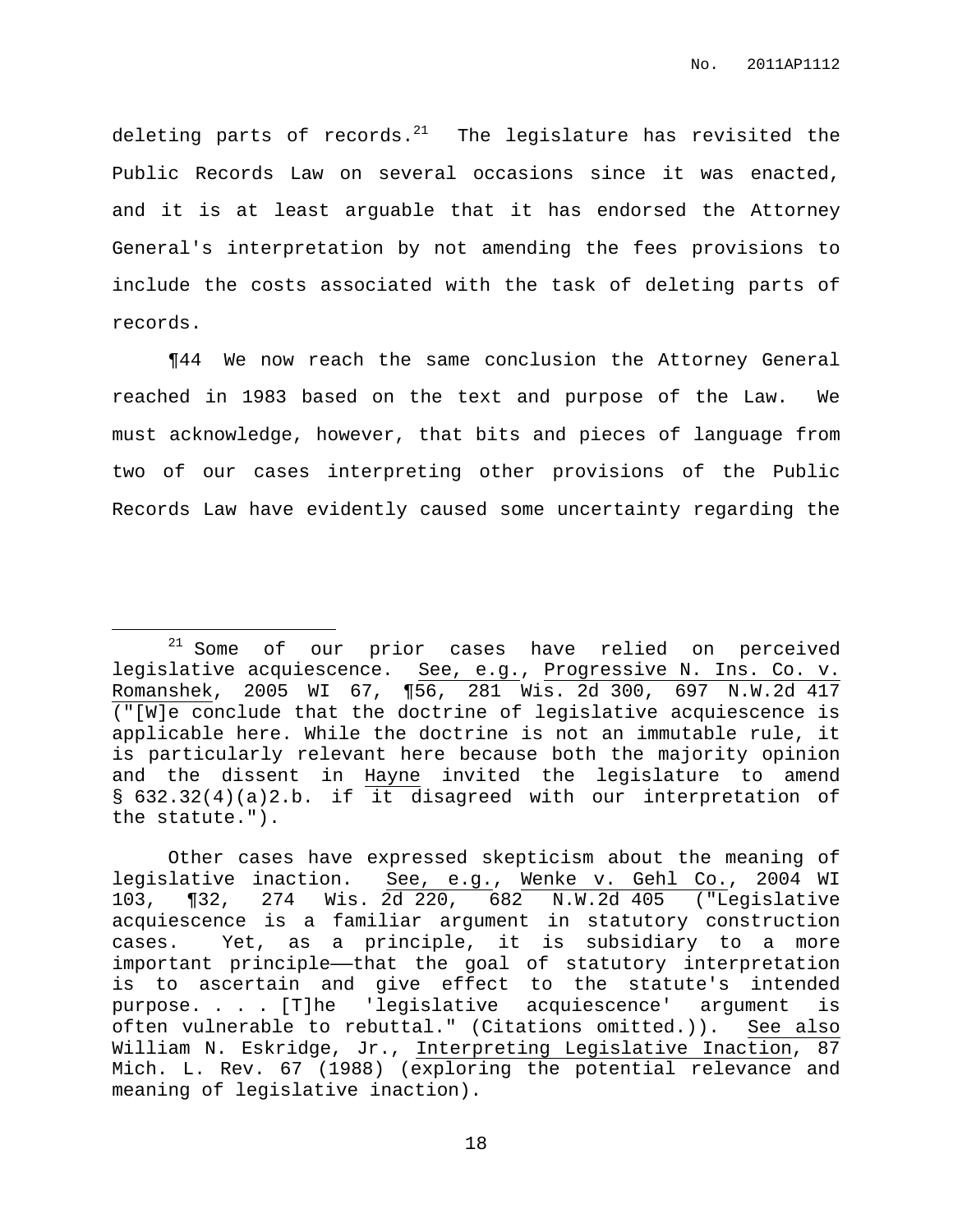permissibility of imposing fees for deleting parts of records. $^{22}$ We take this opportunity to clarify that neither of the cases in question intended to expand or did expand the scope of allowable fees beyond those provided in the statute.

¶45 The first case is Osborn v. Board of Regents of the University of Wisconsin System, 2002 WI 83, 254 Wis. 2d 266, 647 N.W.2d 158. The issue of whether an authority could impose a fee for the costs of deletion of parts of records was not before the court in Osborn. Rather, the court decided whether the authority (the University of Wisconsin) had a duty to delete parts of records. After concluding that the University was required to delete information and rejecting the University's argument that it should be relieved of its duty to delete parts of records because deletions were burdensome, the court made the following observation regarding allowable fees:

In addition, we note that under the open records law, the University is not required, by itself, to bear the cost of producing documents in response to Osborn's request. Under § 19.35(3), the University may impose a fee on Osborn for the location, reproduction or photographic processing of the requested records, but the fee may not exceed the actual, necessary and

 $22$  See Dep't of Justice, Office of the Att'y Gen., Wisconsin Public Records Law, Wis. Stat. §§ 19.31-19.39, Compliance Outline 51 (Aug. 2010) ("It has been the position of recent Attorneys General that costs of separating, or 'redacting,' the confidential parts of records from the public parts generally must be borne by the authority. A recent supreme court case has been relied upon by some authorities as permission to charge these costs to the requester." (Citations omitted.)).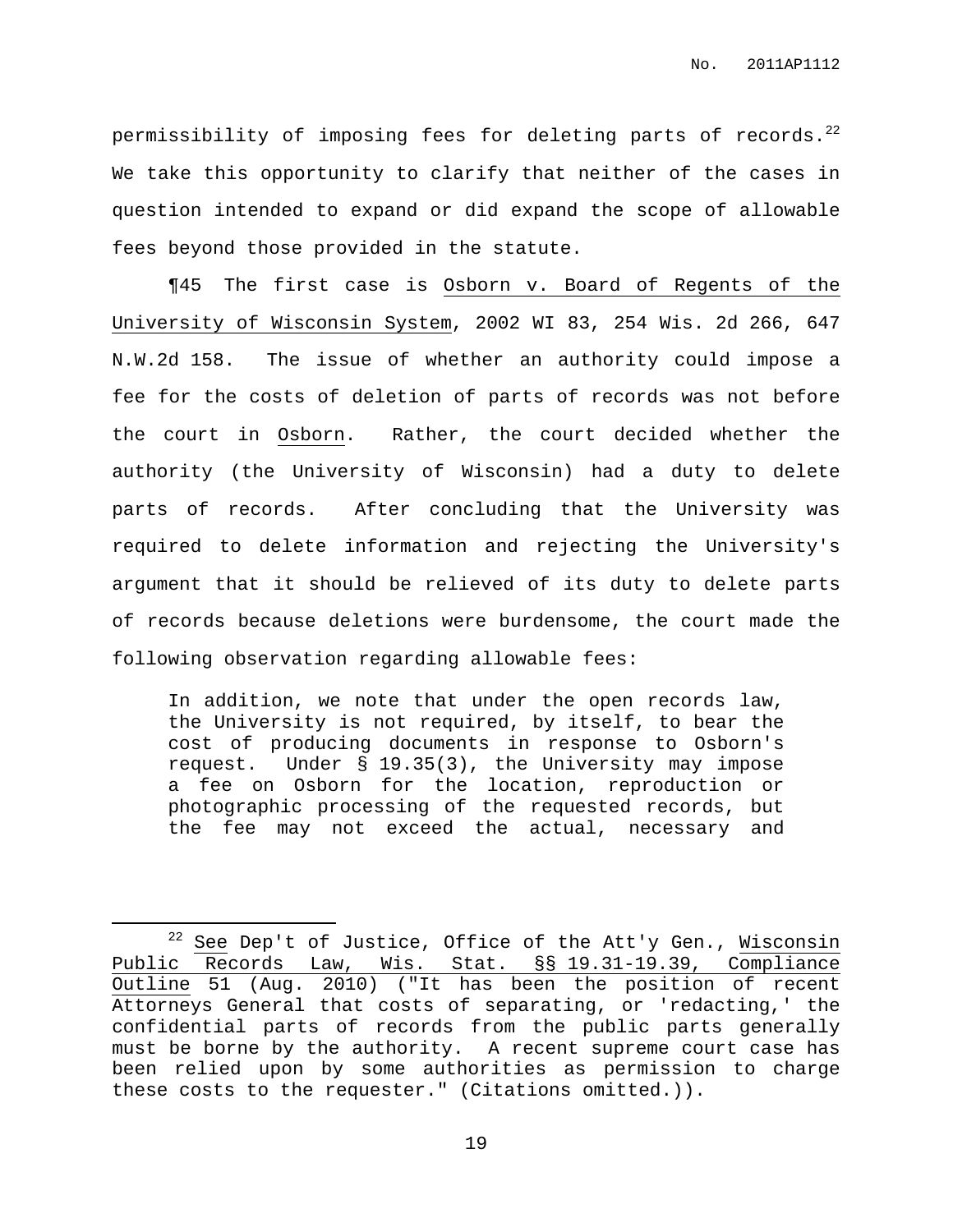direct cost of complying with the open records requests. 23

¶46 A close reading of this language from Osborn reveals that the court did not allow the University to impose any and all fees. Nor did the Osborn court explicitly allow fees for redacting. Rather, the court intended to allow fees only as provided in Wis. Stat. § 19.35(3). The court cited the Law and expressly referred to three of the four tasks for which fees may be imposed under the Law.

¶47 The City, however, focuses on a single sentence from Osborn in isolation rather than in the context of the opinion's full discussion of fees. The sentence states, "We also note that the University is entitled to charge a fee for the actual, necessary, and direct cost of complying with these open record requests." <sup>24</sup> The sentence read in a vacuum might be read to allow the authority to charge fees for all "actual, necessary, and direct" costs of complying with a public records request. However, viewing the sentence in context, we conclude that Osborn should not be read to allow any fees that are not expressly allowed under Wis. Stat. § 19.35(3). The Osborn court did not expand the text of Wis. Stat. § 19.35(3) and the circuit court erred in holding otherwise.

<sup>23</sup> Osborn v. Bd. of Regents of the Univ. of Wis. Sys., 2002 WI 83, ¶46, 254 Wis. 2d 266, 647 N.W.2d 158.

 $24$  See id., ¶¶3, 48.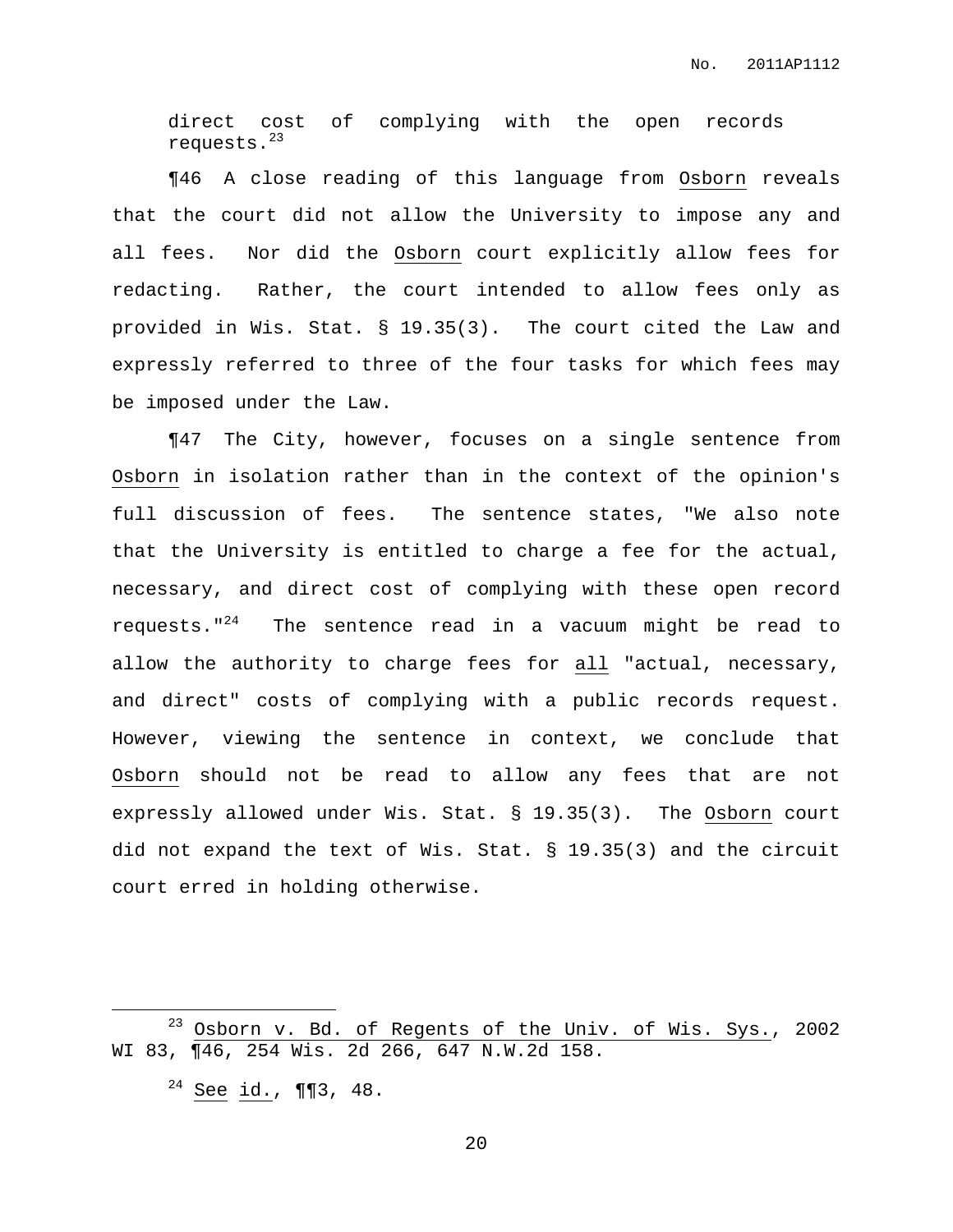¶48 An informal Attorney General Opinion issued after Osborn agrees with our conclusion today. The assistant attorney General opined as follows:

While Osborn may afford the basis for a claim that redaction costs may be included as part of the actual, necessary and direct costs of complying with a public records request, the decision does not explicitly state as much. Moreover, the statute upon which the decision rests does not provide for recovery of such costs. In the absence of such specific authorization, and in light of the broad presumption under state law of open access to public records, I conclude that charging for the cost of redaction would be inappropriate. 25

<sup>25</sup> See Letter from Wis. Att'y Gen. Peggy A. Lautenschlager to Bill Lueders (June 1, 2004).

In a later informal Attorney General Opinion to Jim Zellmer (Feb. 4, 2010), the Attorney General, referring to a misreading of Osborn and WIREdata, Inc. v. Village of Sussex, 2008 WI 69, 310 Wis. 2d 397, 751 N.W.2d 736, opined the following about imposing a fee for redaction:

There is somewhat conflicting authority on whether an authority may pass along to requesters the costs of redacting confidential parts of records from accessible parts. . . . The Attorney General's Office has opined that redaction costs generally must be borne by the authority. See 72 Op. Att'y Gen. 99 (1983). However, the supreme court's Osborn decision has been relied on by some authorities as permission to charge these costs to requesters.

For a similar statement, see Dep't of Justice, Office of the Att'y Gen., Wisconsin Public Records Law, Wis. Stat. §§ 19.31-19.39, Compliance Outline 51 (Aug. 2010).

In another informal Attorney General Opinion, an assistant attorney general acknowledged that "[o]pinion is divided whether an authority may pass along to requesters the cost of redacting confidential parts of records from accessible parts." Letter from Wis. Ass't Att'y Gen. Lewis W. Beilin to Eric Marcus (June 22, 2011).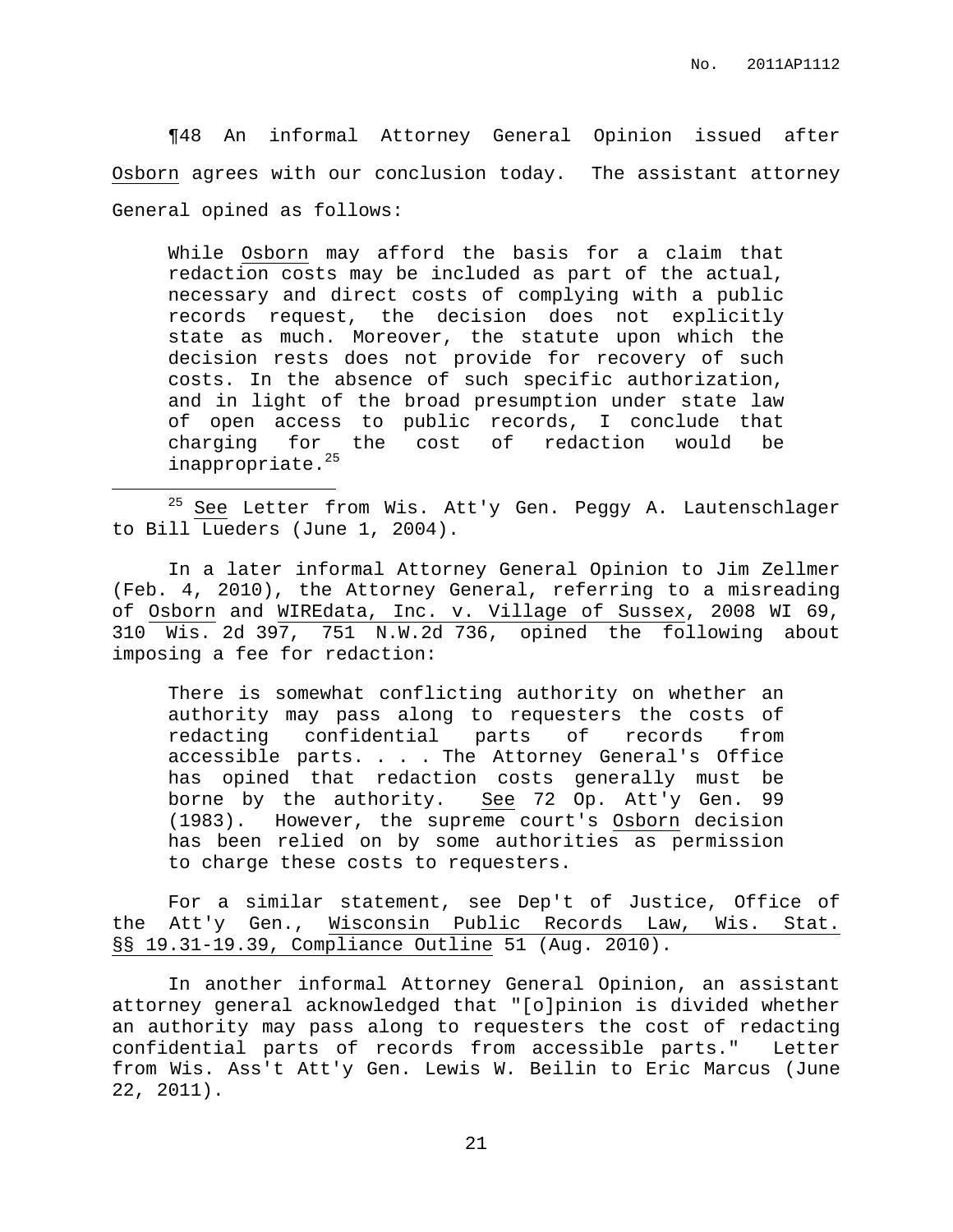¶49 The second case is WIREdata, Inc. v. Village of Sussex, 2008 WI 69, 310 Wis. 2d 397, 751 N.W.2d 736. Again, the issue of imposing a fee for the cost of deleting parts of the records was not before the court. The WIREdata court stated that "[a]n authority may not make a profit, but an authority may recoup all of its actual costs."<sup>26</sup> The WIREdata court also explained that "nothing in this opinion should be viewed as changing or modifying our prior case law that an authority may charge fees only as provided under Wis. Stat. § 19.35(3)(a), fees that reflect the actual, necessary, and direct costs of providing the information."<sup>27</sup>

¶50 We read WIREdata as allowing an authority to impose fees only in accordance with the tasks detailed in the Public Records Law. Like Osborn, WIREdata should not be read to allow an authority to impose fees more freely than the Public Records Law allows. Were we to read WIREdata to allow an authority to recover all of its actual costs in releasing records, the opinion would conflict with the Public Records Law, which provides only four tasks for which fees may be imposed, not a guarantee that all expenses incurred by an authority may be

<sup>26</sup> WIREdata, 310 Wis. 2d 397, ¶107.

<sup>&</sup>lt;sup>27</sup> Id. Wisconsin Stat. § 19.35(3)(a) is not the only provision that provides allowable fees. See also Wis. Stat.  $\S$  19.35(3)(b), (c), (d).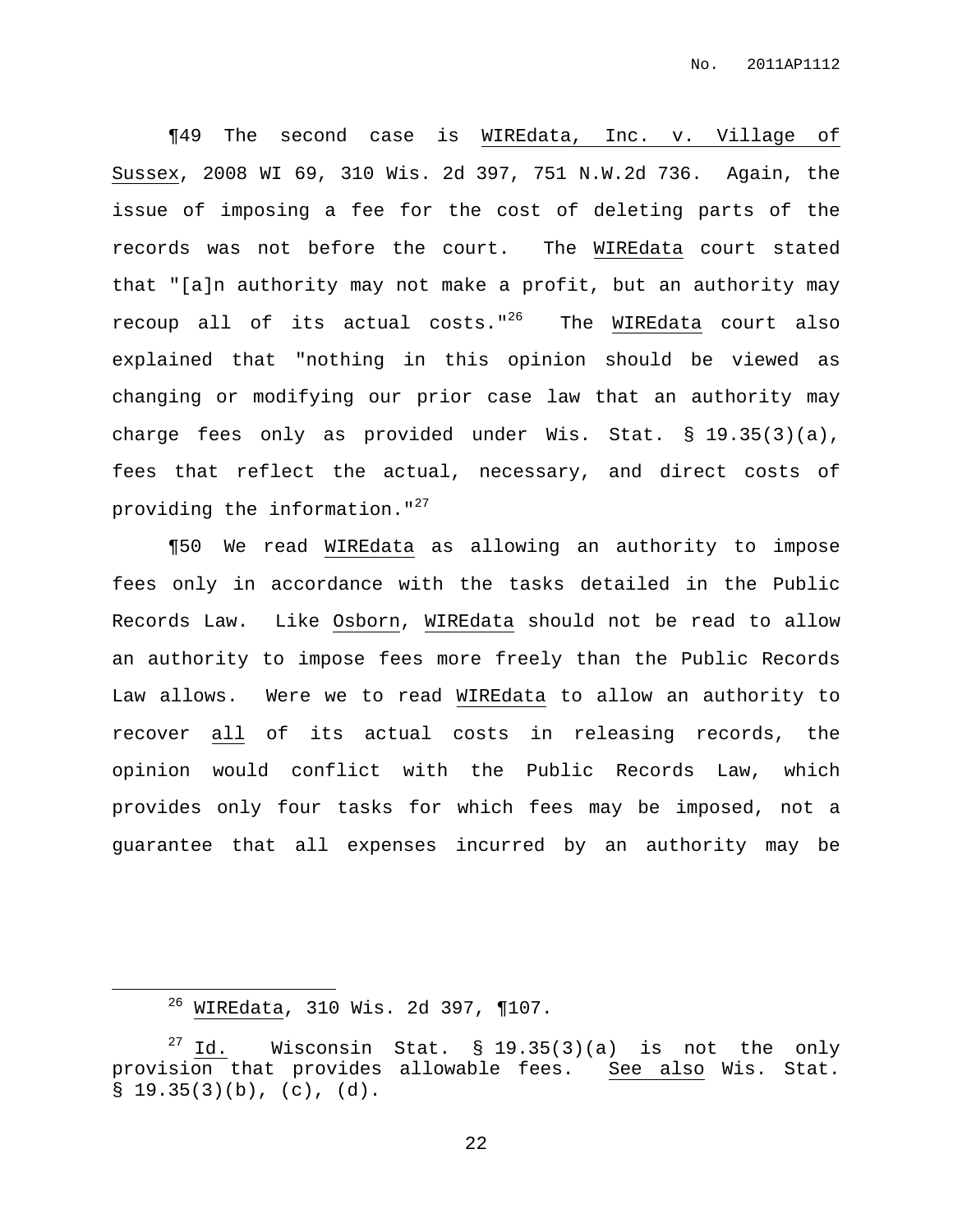recovered from the record requester. $^{28}$  If the legislature had intended to allow an authority to recoup all of its actual costs, it could have simply said so rather than delineate four specific tasks for which fees may be imposed in Wis. Stat. § 19.35(3). We do not read Osborn or WIREdata to conflict with or alter the Law's provisions governing fees.

¶51 The City makes a legislative acquiescence argument that we do not find persuasive. The City argues that Osborn and WIREdata clearly held that an authority may recover all the actual costs of complying with a public records request, and that the legislature has implicitly approved such a statement of law because it has not amended the fee provisions of the Public Records Law in the 10 years since Osborn. Our problem with the City's argument is twofold.

¶52 First, as we have explained, Osborn and WIREdata did not clearly hold what the City claims they did. Despite some

 $28$  The present case does not call for us to examine WIREdata's statement that an authority may charge a fee for "computer programming expenses or any other related expenses." WIREdata, 310 Wis. 2d 397, ¶107. We note, however, that certain computer programming expenses may fall within "locating" or "reproduction," which are allowable categories of fees. See 72 Wis. Op. Att'y Gen. 68 (1983) (OAG 19-83). The present case also does not call for us to address the attorney general's contention that, "in extreme cases," it may become difficult to "distinguish[] between redacting discrete items of confidential information from a larger document, and the practical necessity of actually creating or compiling a new record from a mass of collected data." See Dep't of Justice, Office of the Att'y Gen., Wisconsin Public Records Law, Wis. Stat. §§ 19.31-19.39, Compliance Outline 51 (Aug. 2010). The City does not contend that the required redactions in the present case constituted the creation of a new record.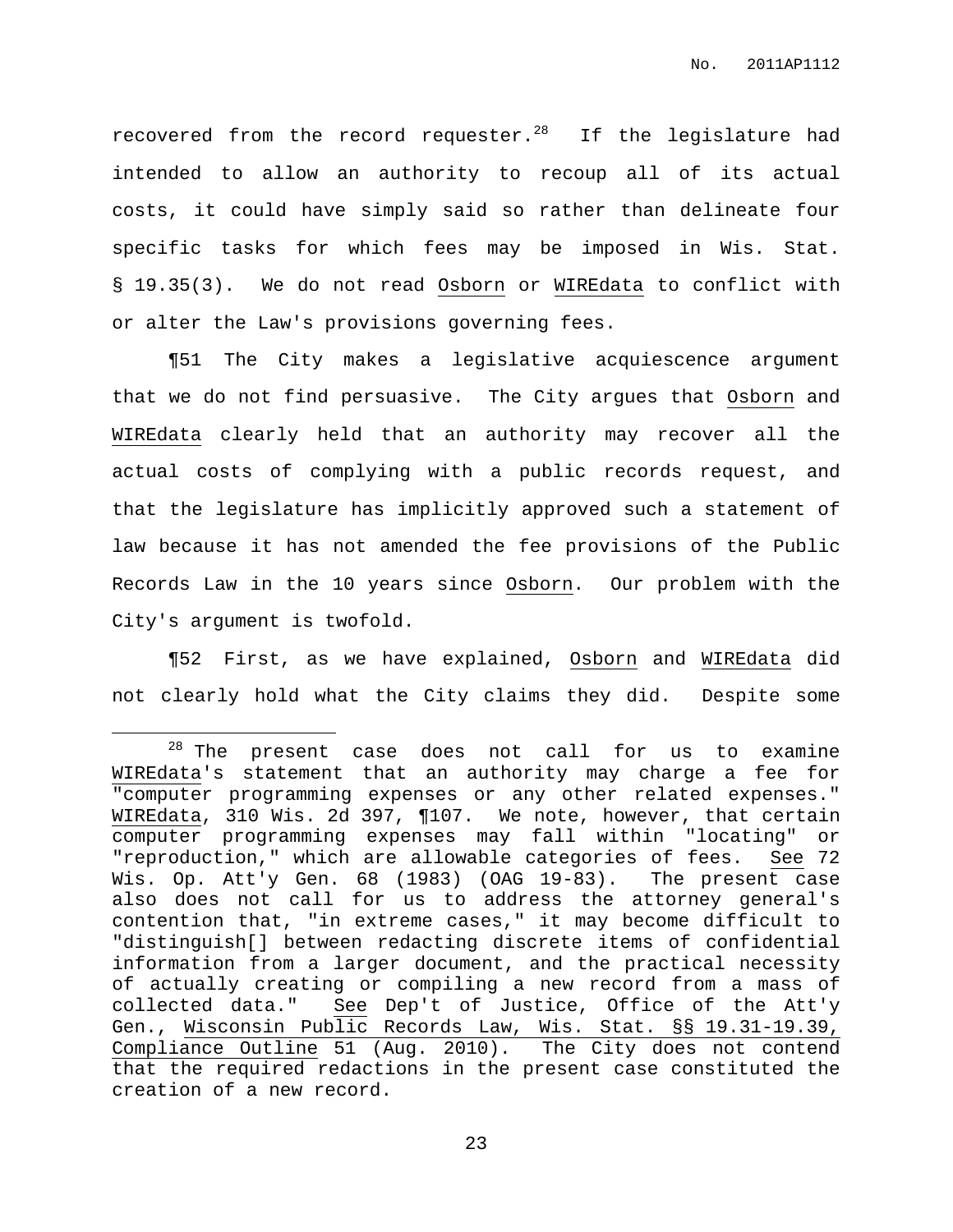language taken out of context, Osborn and WIREdata stand for the proposition that the text of Wis. Stat. § 19.35(3)(a) is to be read as it is written. The legislature's failure to act is not, as we stated before, a strong indication of the legislature's intent, but it is particularly weak when the cases to which the legislature purportedly acquiesced do not unambiguously state what the City urges.

¶53 Second, if legislative acquiescence arguments are to carry the day in the present case, the City has no explanation for the legislature's long-standing acquiescence to the Attorney General Opinion issued in 1983 that unequivocally stated that an authority may not impose a fee for redacting expenses.<sup>29</sup> Nineteen years passed between the Attorney General Opinion and this court's Osborn opinion in which the legislature could have acted to allow authorities to recover redacting expenses, yet it never expanded the fee provisions.

¶54 We make clear that Osborn and WIREdata should not be read broadly to allow an authority to impose fees for all "actual, necessary and direct" costs of complying with any public records request. $^{30}$  The legislature carefully provided that an authority may charge a fee not exceeding the actual, necessary, and direct costs of four specific tasks: (1)

 $29$  See supra  $\P$ 43.

<sup>&</sup>lt;sup>30</sup> Taken to its logical conclusion, such a broad holding would allow an authority to charge a fee for the time an attorney spent reviewing a public records request to determine how the authority should respond. No party contends that allowable fees should extend to this staff time.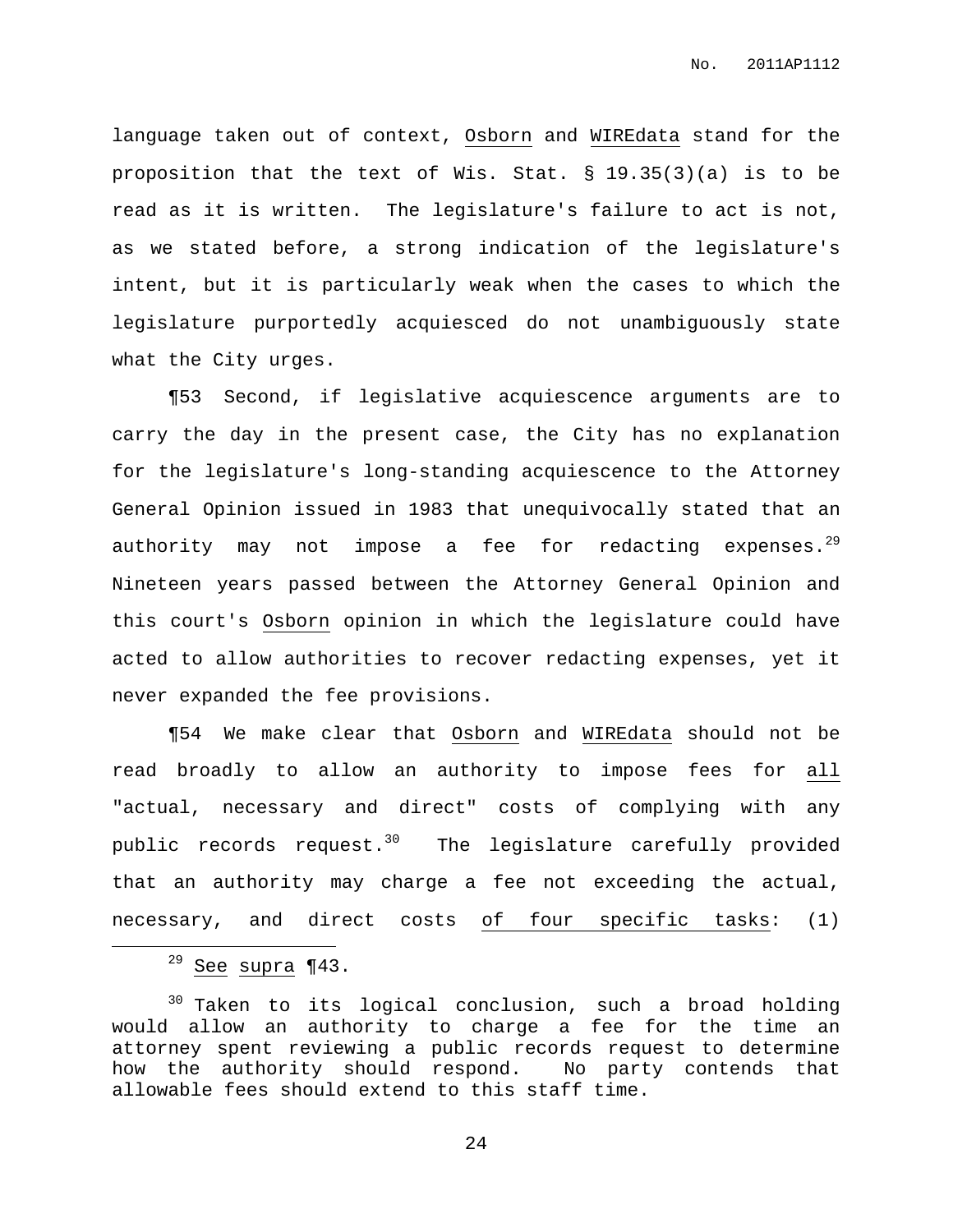"reproduction and transcription"; (2) "photographing and photographic processing"; (3) "locating"; and (4) "mailing or shipping." See Wis. Stat. § 19.35(3)(a)-(d).

¶55 The time spent redacting information from the requested records does not fit into these four statutory tasks. We decline to expand the range of tasks for which fees may be imposed. To do so would be in direct contravention of the text of the Law and our legislatively imposed duty to construe the Public Records Law "with a presumption of complete public access." Wis. Stat. § 19.31.

¶56 We conclude by noting that the legislature has protected the interests of authorities along with its strong preference for public access. For one, as we have stressed throughout this opinion, an authority is entitled to charge fees for the specific tasks set forth in Wis. Stat. § 19.35, which relieves an authority of some of the financial burden of complying with public records requests. Also, for example, an authority may reject "a request for a record without a reasonable limitation as to subject matter or length of time." Wis. Stat. § 19.35(1)(h). Moreover, the Law affords authorities "reasonable latitude in the time frame for their responses."<sup>31</sup> Charging the requester for redacting expenses, however, is not permitted.

\* \* \* \*

 $31$  WIREdata, 310 Wis. 2d 397, ¶56. See also Wis. Stat. § 19.35(4)(a) (requiring authorities to respond to public records requests "as soon as practicable").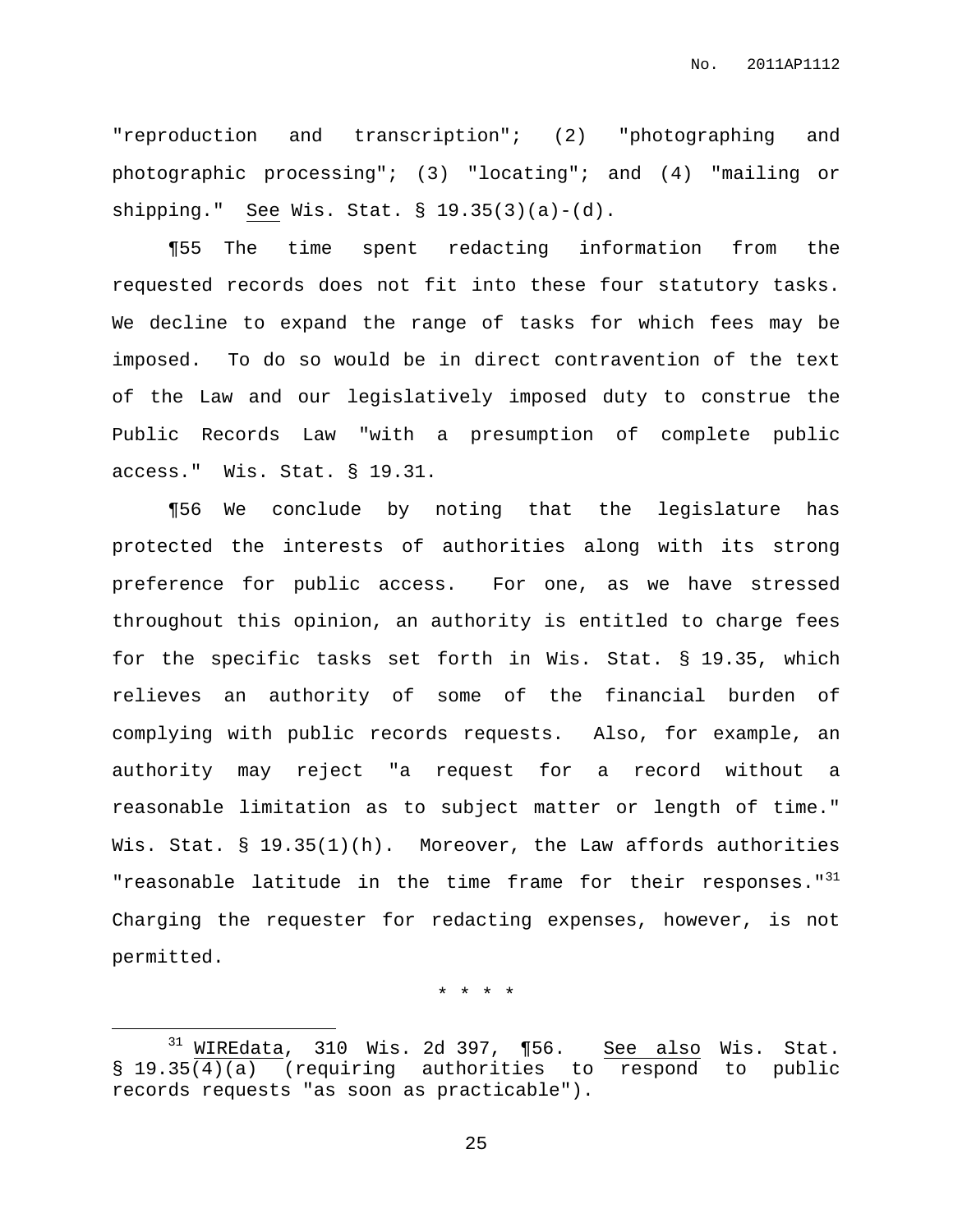¶57 The policy animating the Public Records Law is that "all persons are entitled to the greatest possible information regarding the affairs of government." Wis. Stat. § 19.31. The legislature has instructed that the Public Records Law "be construed in every instance with a presumption of complete public access." Wis. Stat. § 19.31.

¶58 Interpreting the Public Records Law in light of the text of the particular provisions at issue and the Declaration of Policy, as well as in light of prior interpretations of the Law by the Attorney General and appellate courts, we conclude that the City may not charge the Newspaper for the costs, including staff time, of redacting information. Such costs do not fit within the fees set forth in Wis. Stat. § 19.35(3)(a)- (d). Accordingly, we reverse the order of the circuit court and remand the cause to the circuit court for judgment to be entered in favor of the Newspaper.

By the Court.—The order of the circuit court is reversed and the cause is remanded to the circuit court.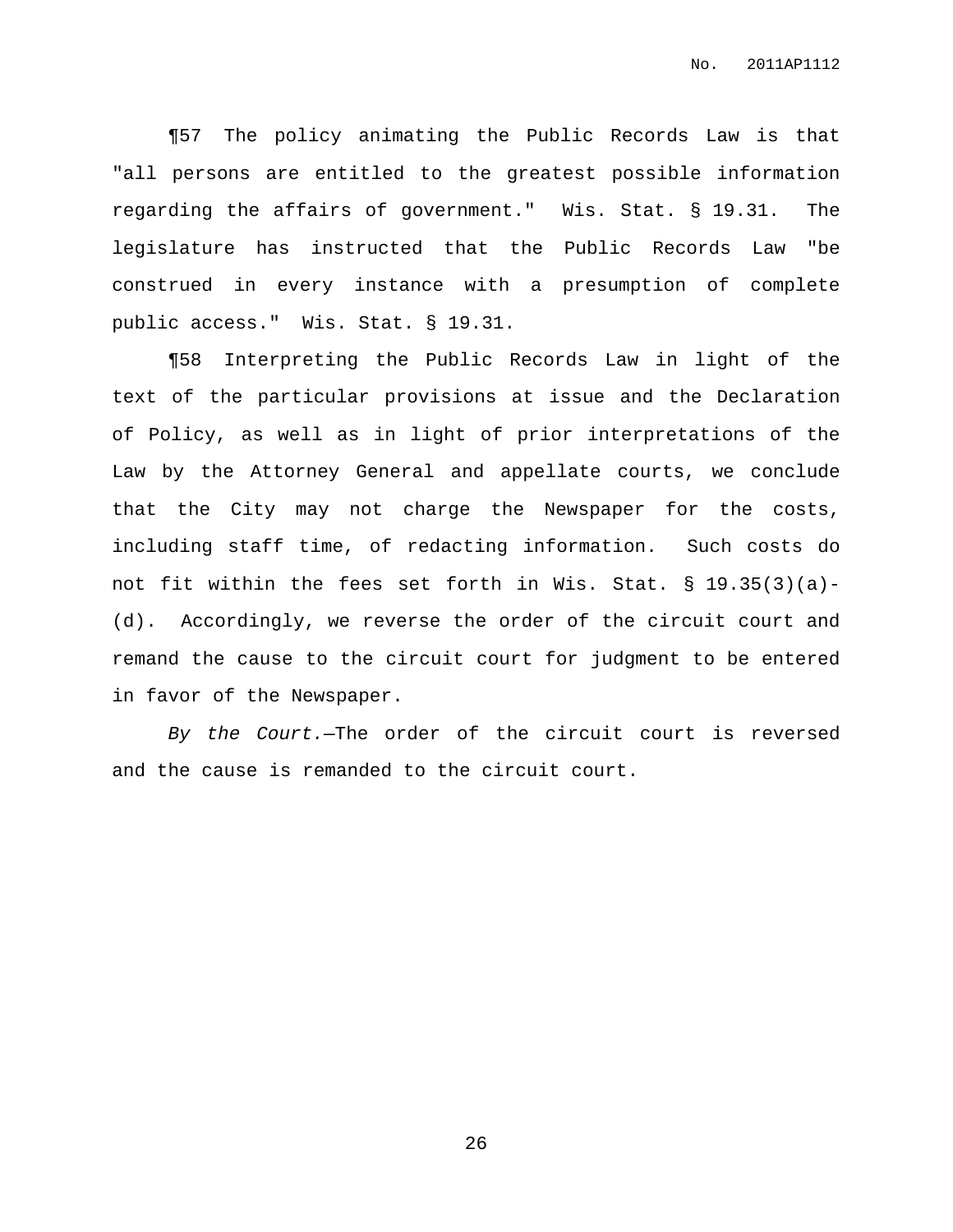¶59 DAVID T. PROSSER, J. (concurring). In all likelihood, the lead opinion reaches the correct result. It strictly adheres to the terms of the statute and shows that this construction follows a consistent pattern of interpretation since the early 1980s.

¶60 Nonetheless, I am joining Justice Roggensack's concurrence because it graphically illustrates the potential downside of this decision and the need for the legislature to reexamine the law.

¶61 The lead opinion asserts that, "The law allows an authority to impose fees for four specific tasks." Lead op., ¶35. "The statutory text does not allow the imposition of a broad array of fees for any and every cost incurred by an authority." Id.

¶62 The plain implication of this ruling is that an authority may not charge a fee for an unenumerated "task," no matter how costly that task may be. As a result, shrewd requesters will be able to use government resources to obtain valuable information at little or no cost so long as they are able to minimize or avoid the "four specific tasks." Cf. WIREdata, Inc. v. Village of Sussex, 2008 WI 69, 310 Wis. 2d 397, 751 N.W.2d 736.

¶63 We live in an information age. Taxpayers are paying for the accumulation of vast amounts of data. Now taxpayers may have to pay to give that data away so that others can make a profit.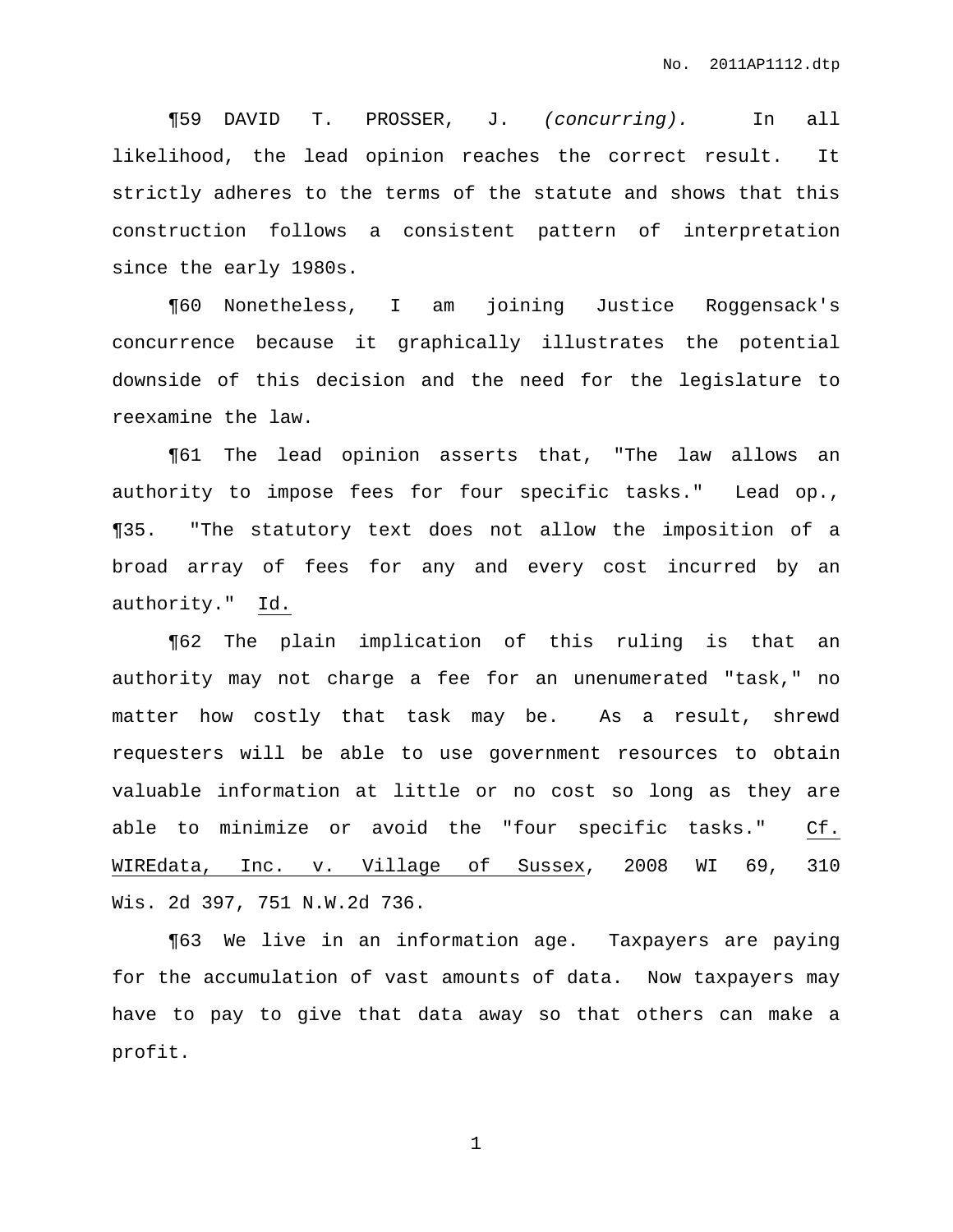¶64 A second implication of the decision is that governments have been largely disarmed in dealing with large, demanding requests, like the request in Osborn v. Board of Regents of the University of Wisconsin System, 2002 WI 83, 254 Wis. 2d 266, 647 N.W.2d 158. The lead opinion has no answer on how to deal with this situation.

¶65 There can be no dispute that public records requests can be highly salutary and may expose deficiencies and shortcomings in public performance. But some public records requests may harass public officials or units of government. This reality is seldom acknowledged. The ability to impose charges reflecting the actual cost of compliance has sometimes served as a brake on malicious, frivolous, or unreasonable requests. To some extent, the court removes this brake.

¶66 The court's decision changes the dynamics of the public records law. I join Justice Roggensack in asking the legislature to revisit the law to consider the ramifications of the court's decision.

¶67 For the foregoing reasons, I respectfully concur.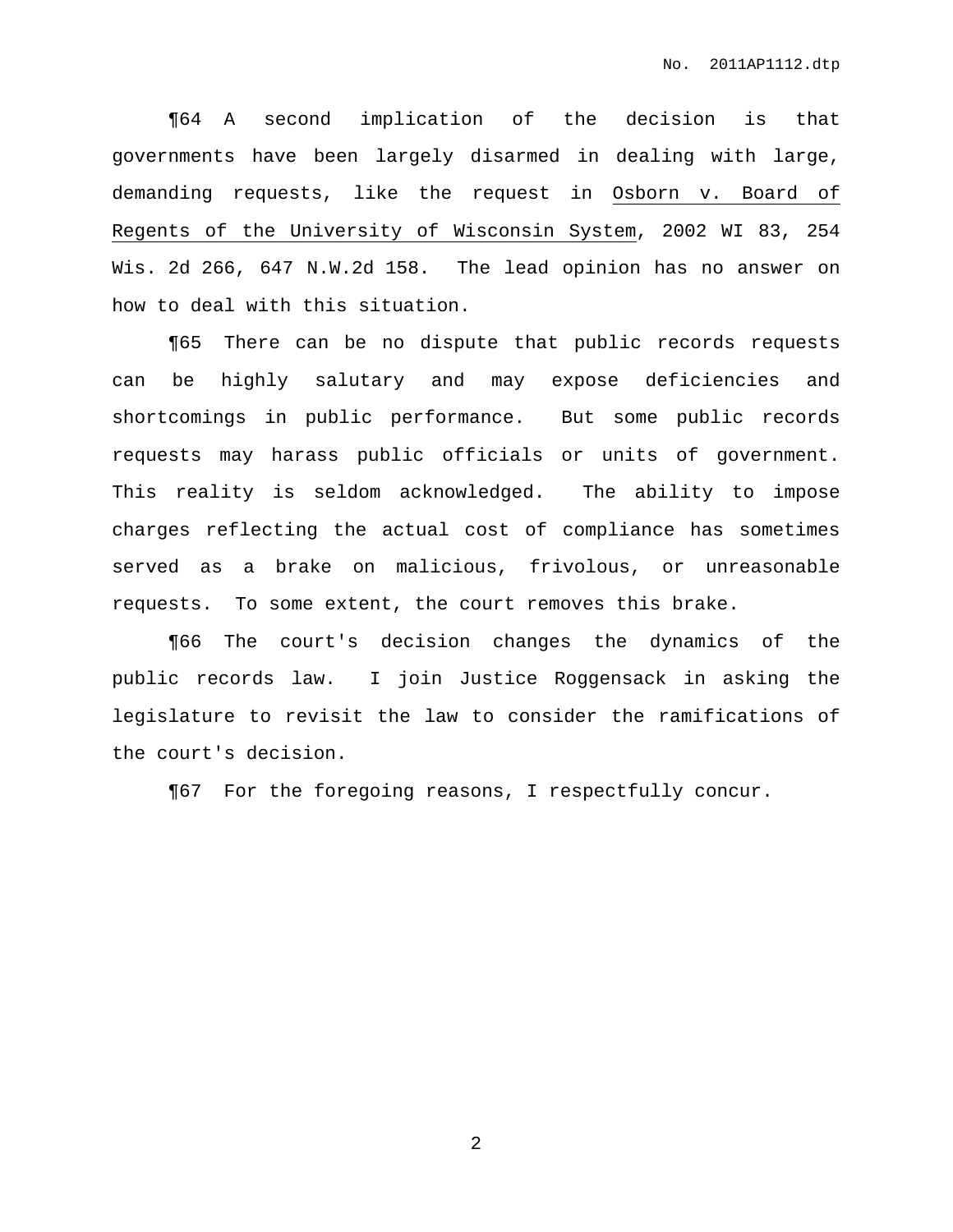¶68 PATIENCE DRAKE ROGGENSACK, J. (concurring). While I agree with the lead opinion that there is no express provision in the Public Records Law that addresses an authority's ability to charge for the time involved in separating the confidential portion of a public record pursuant to the directive of Wis. Stat. § 19.36(6), I do not join the lead opinion, but write in concurrence to note that the court's decision will likely result in one of two scenarios: (1) taxpayers will be required to pay for the statutorily required separation of voluminous public record requests, rather than the person who will receive and use the records; or (2) public record requests will go unmet due to a lack of necessary personnel to do the separations, while at the same time continuing to carry on the normal operations of the custodial authority.

¶69 Fundamentally, this case implicates public policy choices: whether taxpayers or record requesters should bear the financial burden of statutory record separations, and whether the costs associated with voluminous record requests should be addressed in a manner different from that employed for requests of only a few public records. Therefore, although I am aware of and concerned for the significant costs and personnel deployments that voluminous record requests can impose on authorities who are subject to public record requests and who may be operating with diminished revenues and personnel, addressing those concerns is a legislative function, not a function properly undertaken by the courts. Accordingly, I respectfully concur.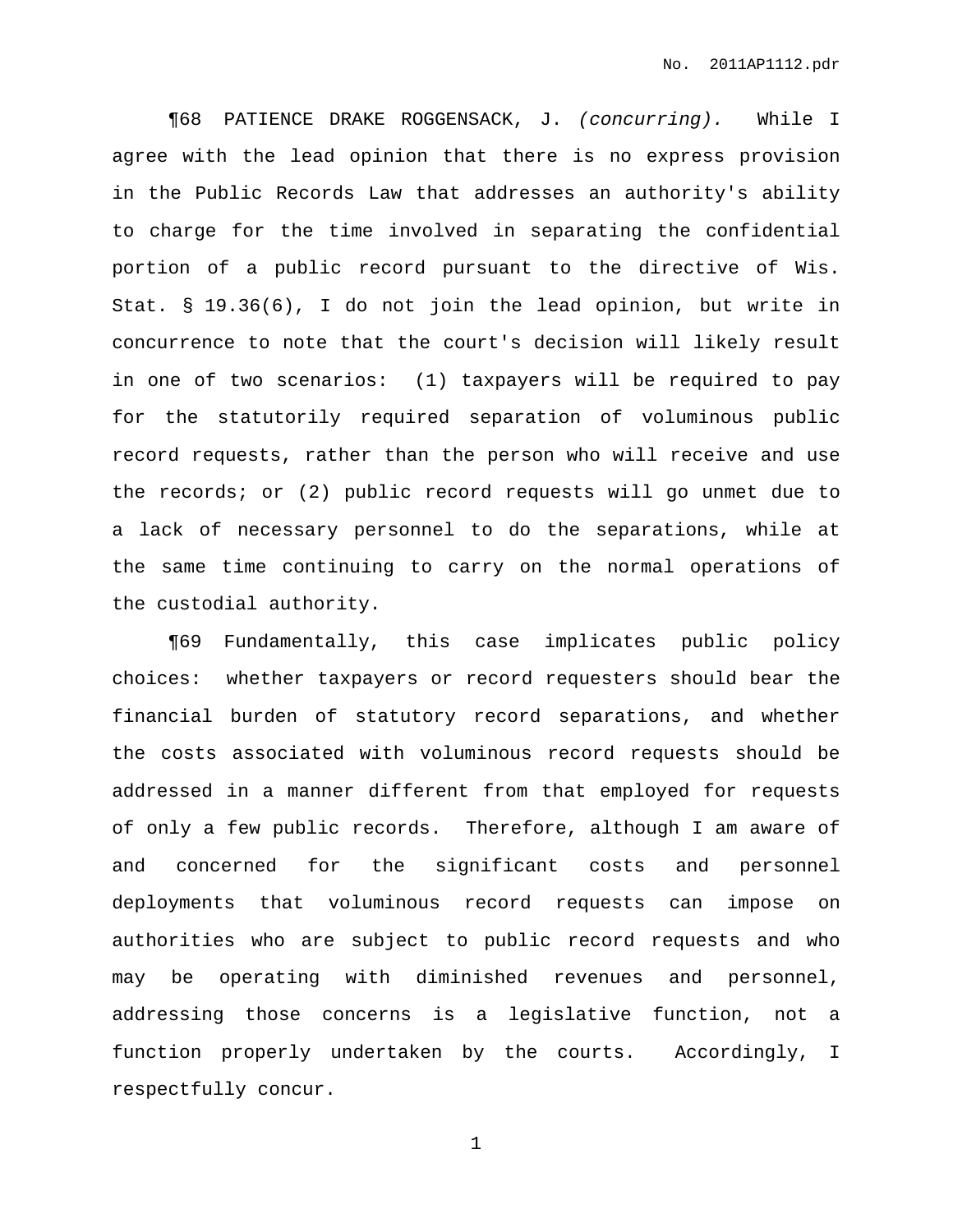### I. BACKGROUND

¶70 The Milwaukee Journal Sentinel, through two of its reporters, requested voluminous public records. One reporter requested 2,312 records, and the other reporter requested all incident reports and dispatch records relating to sexual assaults for an entire year. All records requested contained confidential information that Wis. Stat. § 19.36(6) required the Milwaukee Police Department to separate out before fulfilling the Journal Sentinel's record request. $^{\rm 1}$ 

¶71 The City estimated that it would be required to expend approximately \$5,600 in staff time redacting the records requested in order to separate out confidential information in compliance with Wis. Stat. § 19.36(6). The Journal Sentinel refused to pay and instead brought suit in Milwaukee County Circuit Court.

¶72 The circuit court agreed that the City had the right to request payment for the staff time required to separate confidential information contained within the requested public records. The lead opinion reverses the circuit court's decision because the Public Records Law is silent in regard to who is to bear the financial burden of complying with Wis. Stat.

 $<sup>1</sup>$  Wisconsin Stat. § 19.36(6) provides:</sup>

Separation of information. If a record contains information that is subject to disclosure under s. 19.35(1)(a) or (am) and information that is not subject to such disclosure, the authority having custody of the record shall provide the information that is subject to disclosure and delete the information that is not subject to disclosure from the record before release.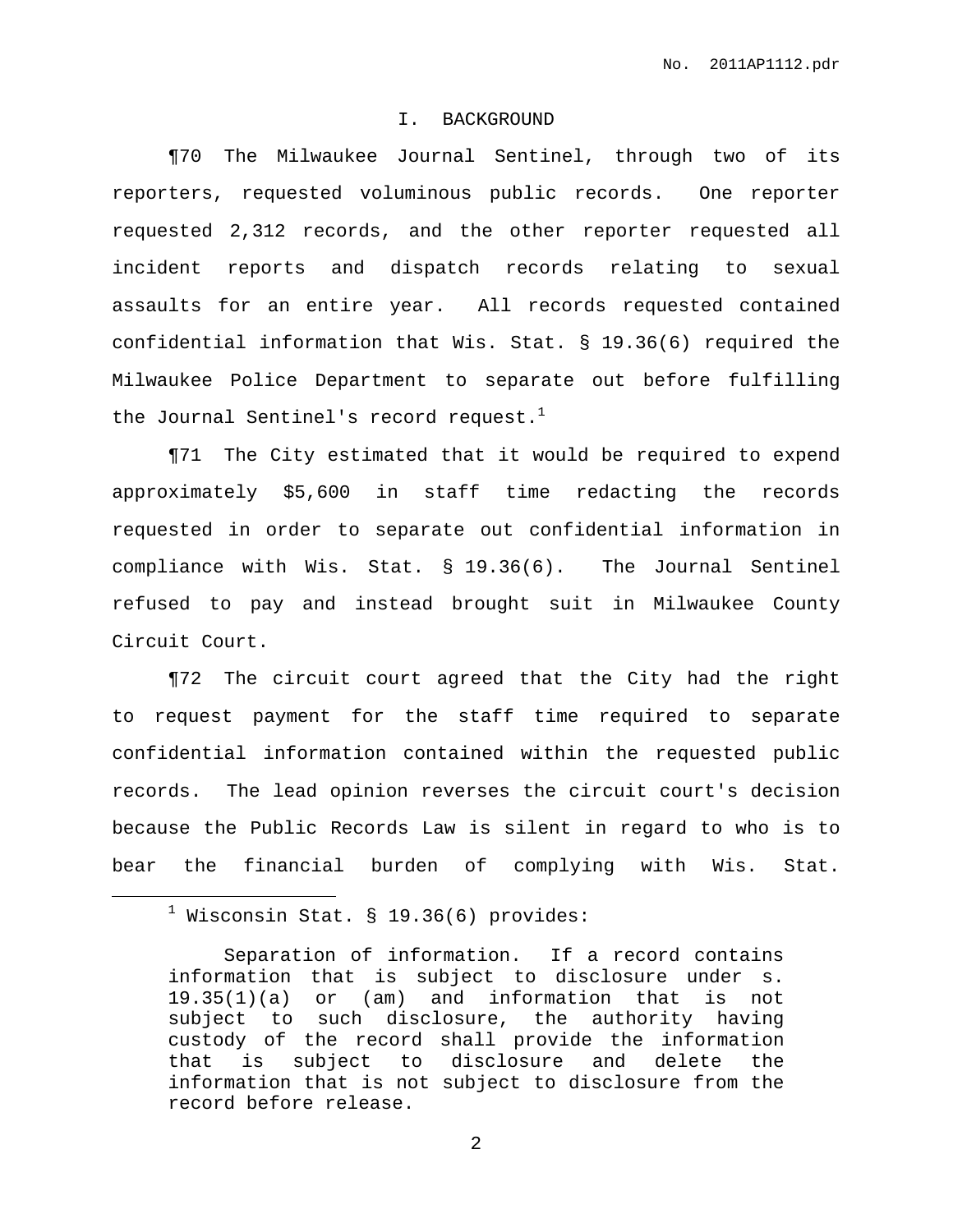§ 19.36(6), and because the lead opinion concludes that assessing those costs to the requester may interfere with public record requests. $^2$ 

## II. DISCUSSION

¶73 When the legislature enacted the Public Records Law, its goal was to provide public access to records that would assist the public in becoming an "informed electorate." Wis. Stat. § 19.31; Milwaukee Journal Sentinel v. Wis. Dep't of Admin., 2009 WI 79, ¶52, 319 Wis. 2d 439, 768 N.W.2d 700. In order to facilitate this goal, the legislature created a "presumption of complete public access." Id. Accordingly, statutory interpretation in regard to a Public Records Law request is conducted with complete public access as the starting point, and any construction that limits public access is problematic. Schill v. Wis. Rapids Sch. Dist., 2010 WI 86, ¶217, 327 Wis. 2d 572, 786 N.W.2d 177 (Roggensack, J., dissenting).

¶74 The lead opinion's decision today is driven by those policies that the legislature articulated in the Public Records Law. However, the statutes enacted to further those policies indicate that the legislature did not anticipate voluminous public record requests such as those that the Journal Sentinel and others have made recently. One notable demonstration that the legislature did not contemplate such requests is that the statutory references to the dollar amounts of the costs that were anticipated are very low.

 $2$  Lead op., ¶5.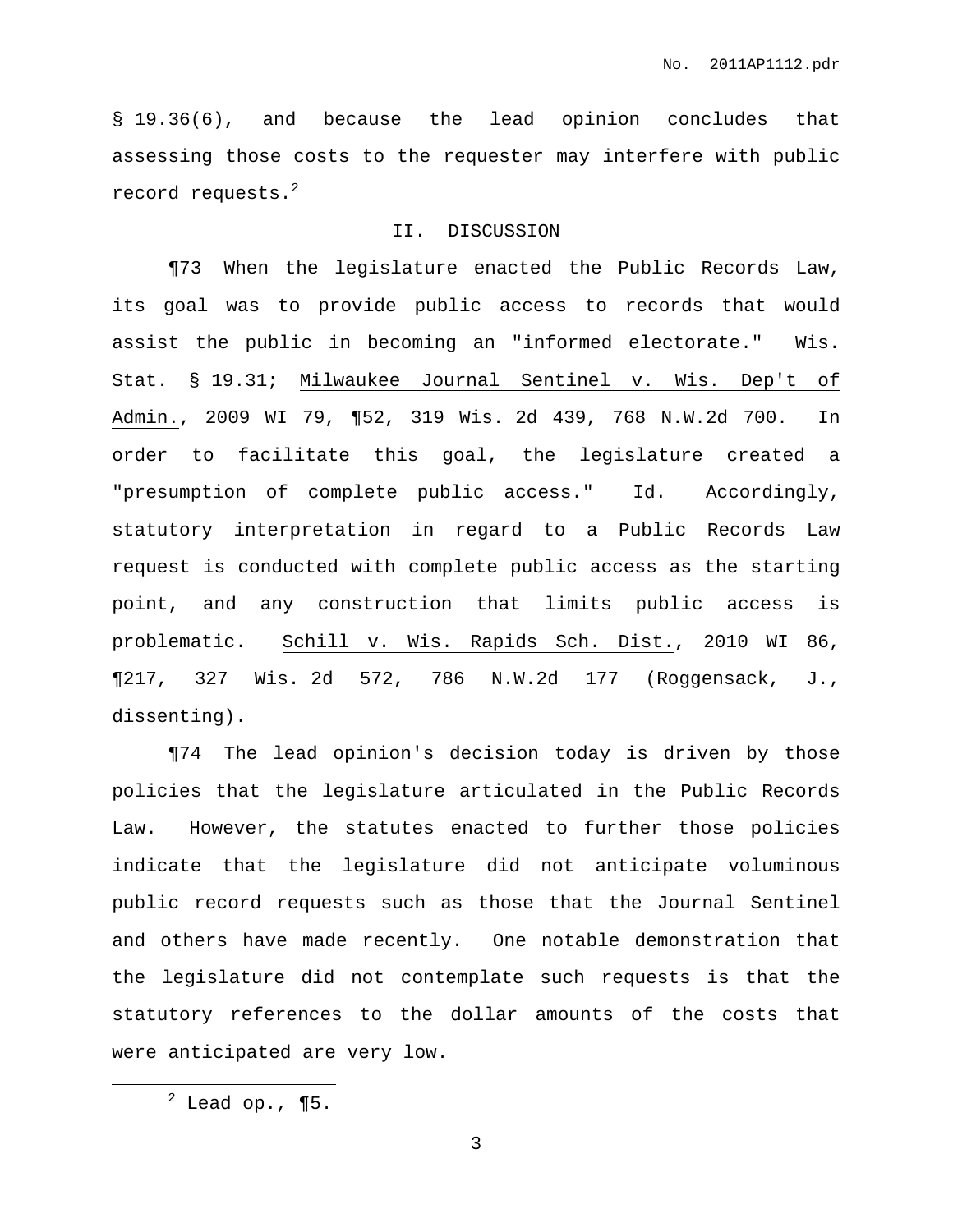¶75 For example, Wis. Stat. § 19.35(3)(c) permits an authority to impose a fee for locating a record "if the cost is \$50 or more," and para. (3)(f) permits an authority to require a requester to prepay for, "any fee or fees imposed under this subsection if the total amount exceeds \$5." That a cost of \$50 in staff time is sufficient to trigger a charge to a requester and a \$5 fee is sufficient for an authority's right to require prepayment by a requester indicate that the legislature did not consider voluminous record requests such as the Journal Sentinel and others have made, where the costs to the custodial authorities are in the thousands of dollars.

¶76 Although the legislature did give some consideration to costs that an authority is likely to encounter when complying with a public record request, Wis. Stat. § 19.35(3) enumerates the tasks for which an authority may charge the requester. However, the separation costs that are generated by Wis. Stat. § 19.36(6)'s requirement that confidential information be deleted from public records before the records are provided to a record requester are not mentioned. In addition, § 19.36(6), itself, does not address who is to bear the costs of separation that § 19.36(6) requires authorities to undertake.

¶77 However, separation costs can be extensive. For example, a review of the briefs filed in another public records case, Osborn v. Board of Regents of the University of Wisconsin System, 2002 WI 83, 254 Wis. 2d 266, 647 N.W.2d 158, shows that the public record requests made to the University required separation of information in 450,000 records. In order to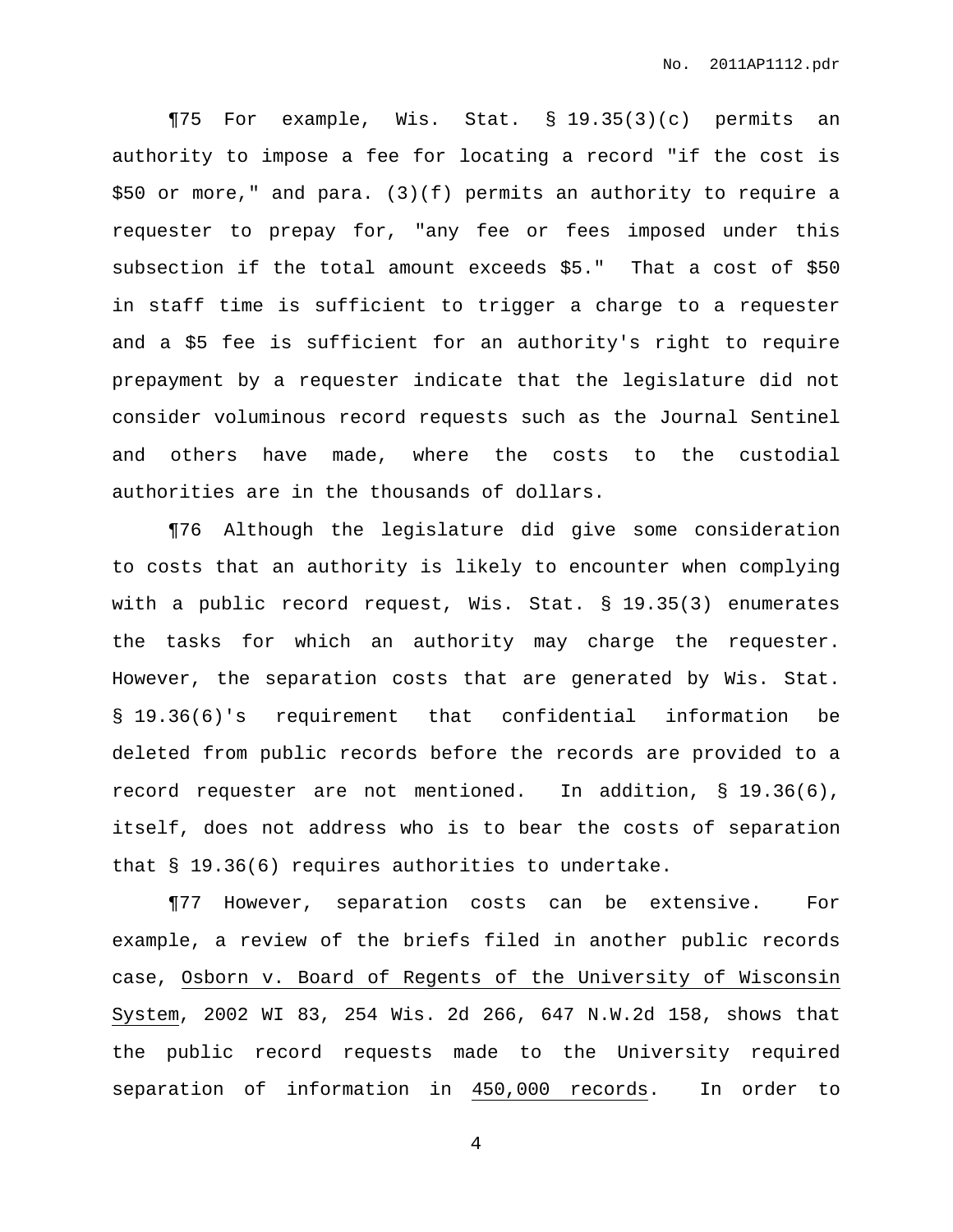provide separated University records, a University employee would, at a minimum, be required to copy each record and then redact it to block out information that is of a confidential nature. If a University employee could make copies of the 450,000 records and then do the necessary separation in 5 minutes per record, 2,250,000 minutes or 37,500 hours or 4,687.5 eight-hour days would be required to complete the tasks necessary to comply with Mr. Osborn's public record requests.

¶78 If we assume that the University employees assigned to this task earn \$10/hour in salary and fringes, providing the separated records would cost the University \$375,000.<sup>3</sup>

¶79 I don't know what occurred in Osborn after the case was heard here. However, if it is still ongoing, because the Public Records Law is silent about who should bear the financial burden of the record separation that Wis. Stat. § 19.36(6) requires, and given the opinions today, it is possible that the University may incur \$375,000 in expense in order to comply with Mr. Osborn's Public Records Law request. The University will pass this \$375,0000 on to the taxpayers of Wisconsin or to the students who matriculate at the University, without any

 $3$  The example of \$10/hour in salary and fringes is more than likely too low, but I use it as an example to give some idea about the costs that are arising under public record requests.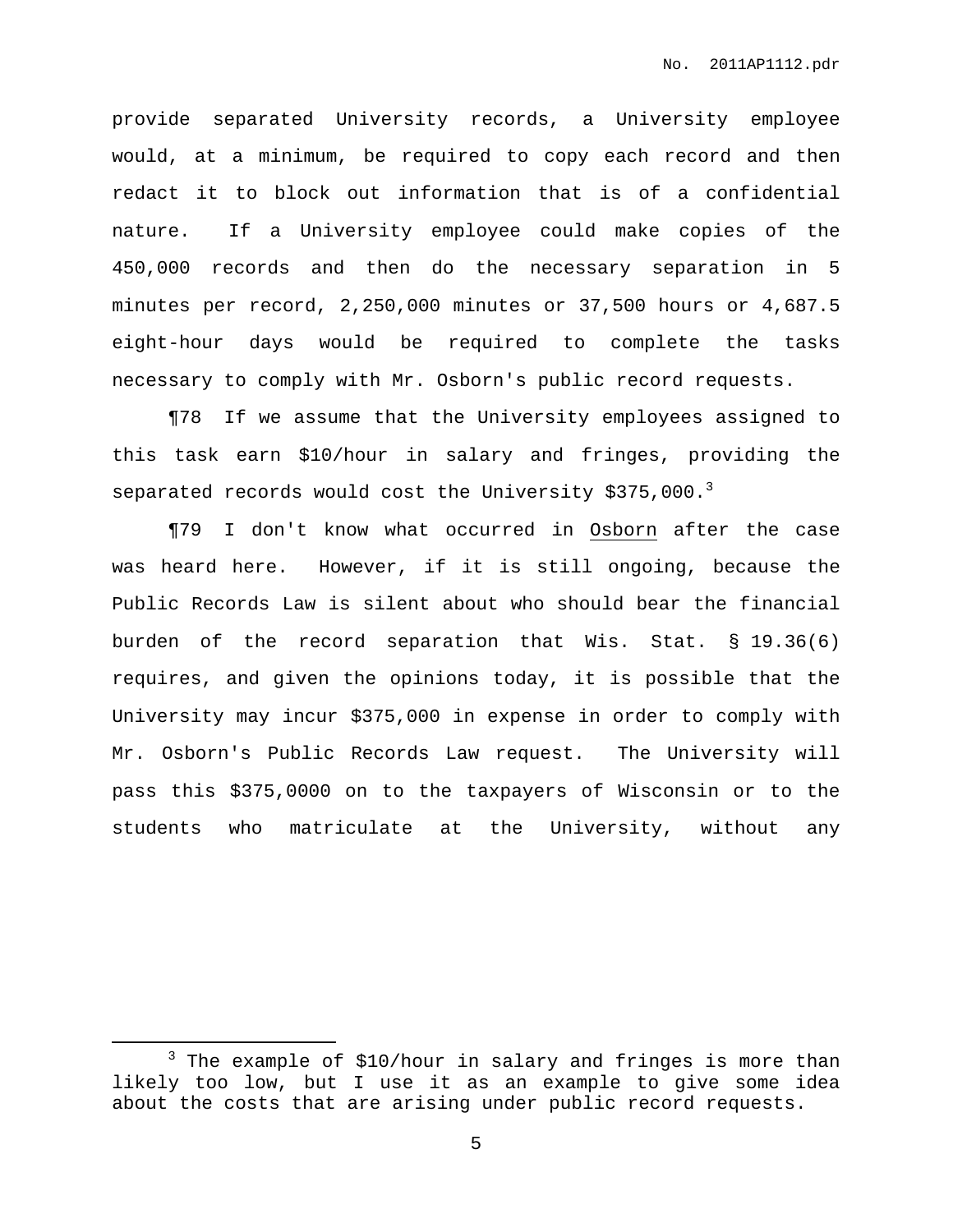participation by the requester of the records. This is a problem that the legislature needs to consider. $^4$ 

¶80 The University of Wisconsin likely could meet the requests Mr. Osborn made. On the other hand, if a small municipality with only one employee is the authority that receives a voluminous public records request requiring statutory separation of information, it is likely that no information will be provided because compliance will be beyond the capacity of the authority. See George v. Record Custodian, 169 Wis. 2d 573, 578, 485 N.W.2d 460 (Ct. App. 1992) (concluding that a custodian has the discretion to deny a public records request if the reasons for denial are sufficient to outweigh the strong public policy favoring disclosure). Denial of access based on the substantial burden a voluminous request can create for an authority may be a reasonable exercise of discretion; however, a denial also would cut directly against the access that the legislature sought to achieve by the Public Records Law. Wis. Stat. § 19.31.

¶81 Accordingly, it would be helpful if the legislature were to revisit the cost issues that have become prominent in public record requests and determine whether the taxpayers should bear the full financial burden for public record requests

<sup>&</sup>lt;sup>4</sup> The legislative history of the Public Records Law indicates that the level of demand for record access "is unknown and not predictable without some actual experience." See Fiscal Estimate, 1981 S.B. 250 (Dep't of Admin., 6/22/81), in the Drafting File for ch. 335, Laws of 1981. Therefore, it appears the legislature may have been aware that it would have to revisit the Public Records Law in regard to the costs it would generate for the authorities subject to it.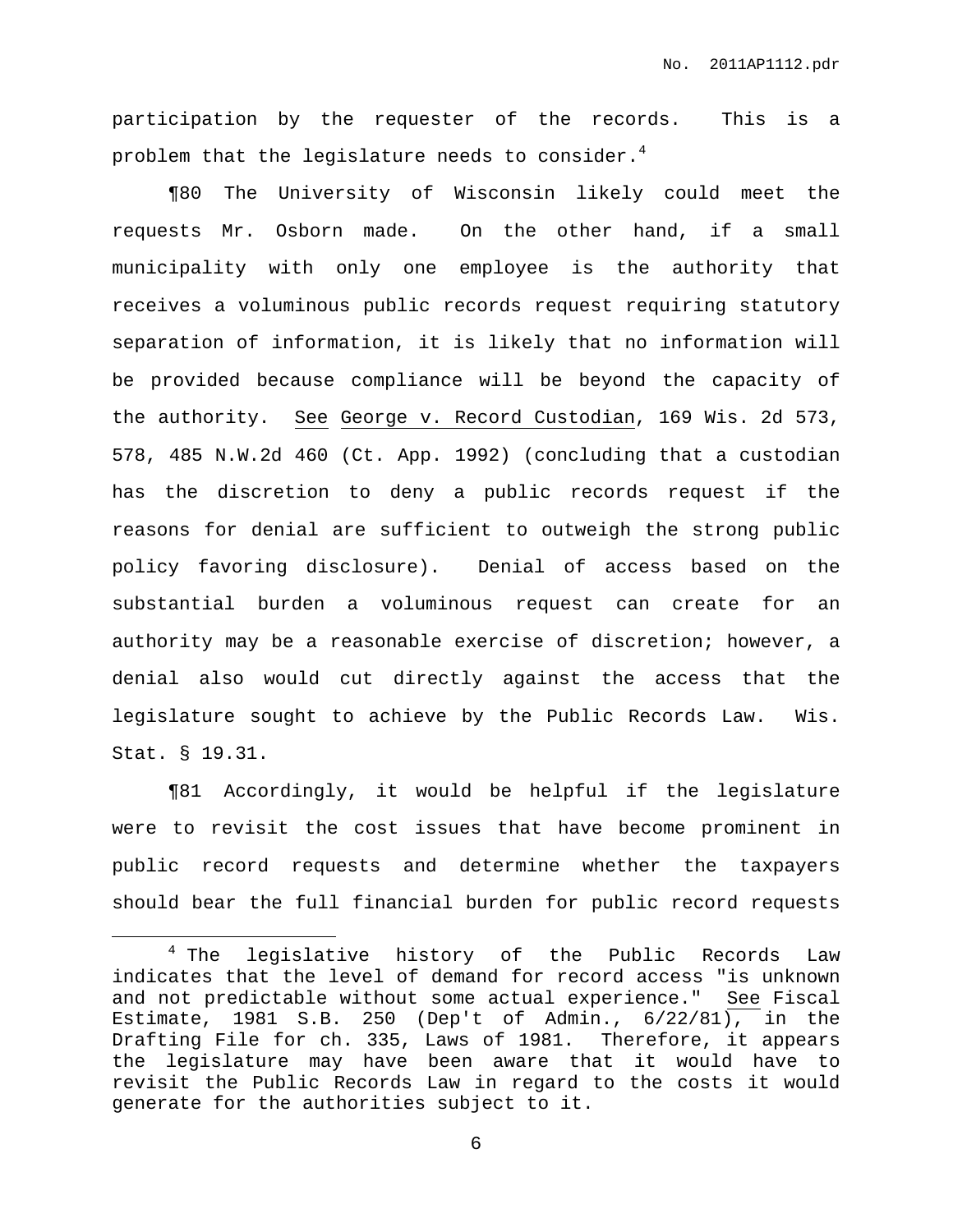or whether requesters should be active participants in the cost involved in required record separations.

## III. CONCLUSION

¶82 The court's decision today will likely result in one of two scenarios: (1) taxpayers will be required to pay for the statutorily required separation of voluminous public record requests, rather than the person who will receive and use the records; or (2) public record requests will go unmet due to a lack of necessary personnel to do the separations and continue to carry on the normal operations of the custodial authority.

¶83 Fundamentally, this case implicates public policy choices: whether taxpayers or record requesters should bear the financial burden of statutory record separations, and whether the costs associated with voluminous record requests should be addressed in a manner different from that employed for requests of only a few public records. Therefore, although I am aware of and concerned for the significant costs and personnel deployments that voluminous record requests can impose on custodial authorities who are subject to public record requests and who may be operating with diminished revenues and personnel, addressing those concerns is a legislative function, not a function properly undertaken by the courts. Accordingly, I respectfully concur.

¶84 I am authorized to state that Justices DAVID T. PROSSER, ANNETTE KINGSLAND ZIEGLER and MICHAEL J. GABLEMAN join this concurrence.